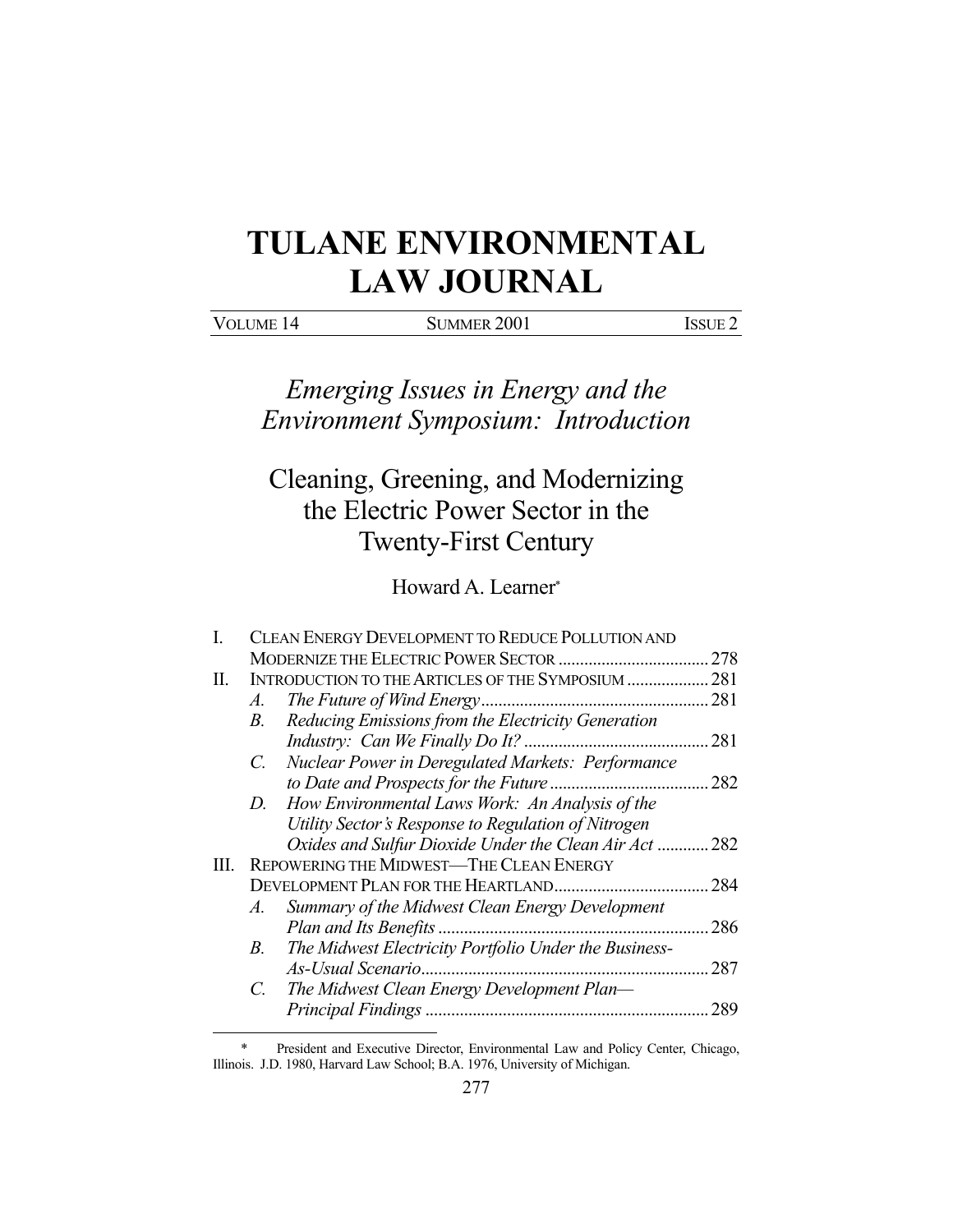|    | 1.                                               |       |
|----|--------------------------------------------------|-------|
|    | Findings: Regional Economic Development<br>2.    |       |
|    |                                                  |       |
|    | 3.                                               |       |
|    | 4.                                               |       |
| D. |                                                  |       |
|    | The Most Significant Energy Efficiency<br>1.     |       |
|    |                                                  |       |
|    | 2.                                               |       |
| E. |                                                  |       |
|    | $\mathbf{1}$                                     |       |
|    | 2.                                               |       |
|    | 3.                                               |       |
| F. | Deploying Efficient Generation Technologies  299 |       |
| G. | Policy Recommendations: Implementing the Clean   |       |
|    |                                                  |       |
|    | 1.                                               |       |
|    | 2.                                               |       |
|    | 3.                                               |       |
|    | 4.                                               |       |
|    |                                                  | . 307 |

# I. CLEAN ENERGY DEVELOPMENT TO REDUCE POLLUTION AND MODERNIZE THE ELECTRIC POWER SECTOR

 Our nation needs a smart clean energy development strategy that implements targeted policies and practices to capture readily achievable environmental, public health and economic development benefits. Clean energy development will reduce pollution, improve reliability by diversifying the power supply, create new "green" manufacturing and installation jobs, and provide new renewable wind power and biomass energy "cash crops" for farmers. Seizing these sustainable development opportunities makes both good environmental *and* economic sense.

 Modern life runs on electricity to power our homes and businesses. From refrigerators to computers to dairies, we depend on reliable electricity. However, at the dawn of the twenty-first century when rapid technological progress is transforming society, much of the nation, and especially the Midwest, is still saddled with polluting and inefficient old equipment generating the energy to drive the "new economy." This overdependence on aging 1950s to 1970s vintage coal plants and 1960s and 1970s vintage nuclear plants, as well as many utilities' underinvestments in modernizing their deteriorating transmission and distribution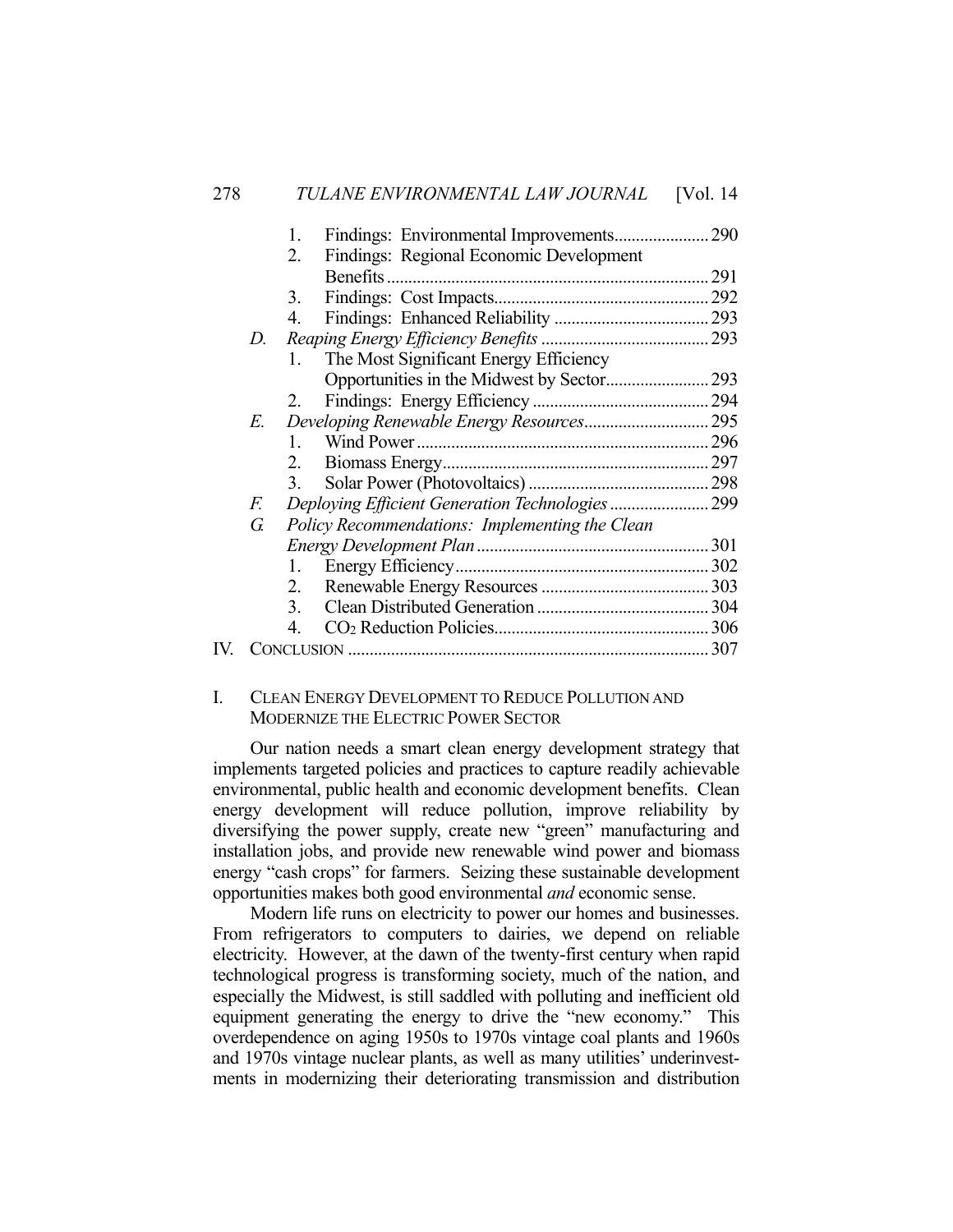systems, are causing both pollution and power reliability problems. Developing clean energy efficiency and renewable energy resources is the smart and sustainable solution to the nation's pollution problems, to power constraints at peak demand times, and to challenges in meeting our overall electricity needs. Clean energy resources are the modern technologies for the twenty-first century energy future.

 Technological advances are creating a new economy in which economic growth provides new jobs and creates greater wealth. This rapid technological progress should also result in modern processes that produce less waste and less pollution. While that is true enough in many industrial sectors, the electricity industry lags behind with its aging coal and nuclear plants. It is time for electric utilities and power generators to make the necessary technological advances to give the public what it wants: clean, reliable, and efficient energy at a fair price. That means adopting strategies to aggressively develop clean energy resources to better diversify our nation's energy services system. We can keep the lights on without polluting our air and water and leaving more radioactive nuclear wastes for future generations to clean up.

 Environmentalists can and should be technology "hawks" in seeking solutions to the "old economy" coal and nuclear plant pollution and risk problems. There are abundant opportunities to install costeffective modern energy efficiency technologies ranging from greatly improved residential and commercial lighting, to new industrial motors, and to new appliances that refrigerate, cool the air, and wash clothes just as effectively while using much less energy.

 Energy efficiency is the best, fastest, and cheapest solution to power reliability problems. Best, because it avoids social and economic costs from pollution and once new energy efficiency lighting ballasts, for example, are installed, the savings are durable and reliable. Fastest, because energy efficiency measures can be typically implemented within a year, as compared to the several years or more usually needed to site and build a new central power plant. Cheapest, because robust energy efficiency improvements can be implemented for less than 2.5¢/kWh, as shown by the recent *Repowering the Midwest* study described below, and the Five National Laboratories studies recently commissioned by the United States Department of Energy.

 The cost of clean renewable energy is also plummeting as wind, biomass and solar power technologies have improved dramatically. Today's large new wind turbines—each producing more than one megawatt of power—are far ahead of even mid-1990s wind equipment in terms of both production efficiencies and cost curves. These high-tech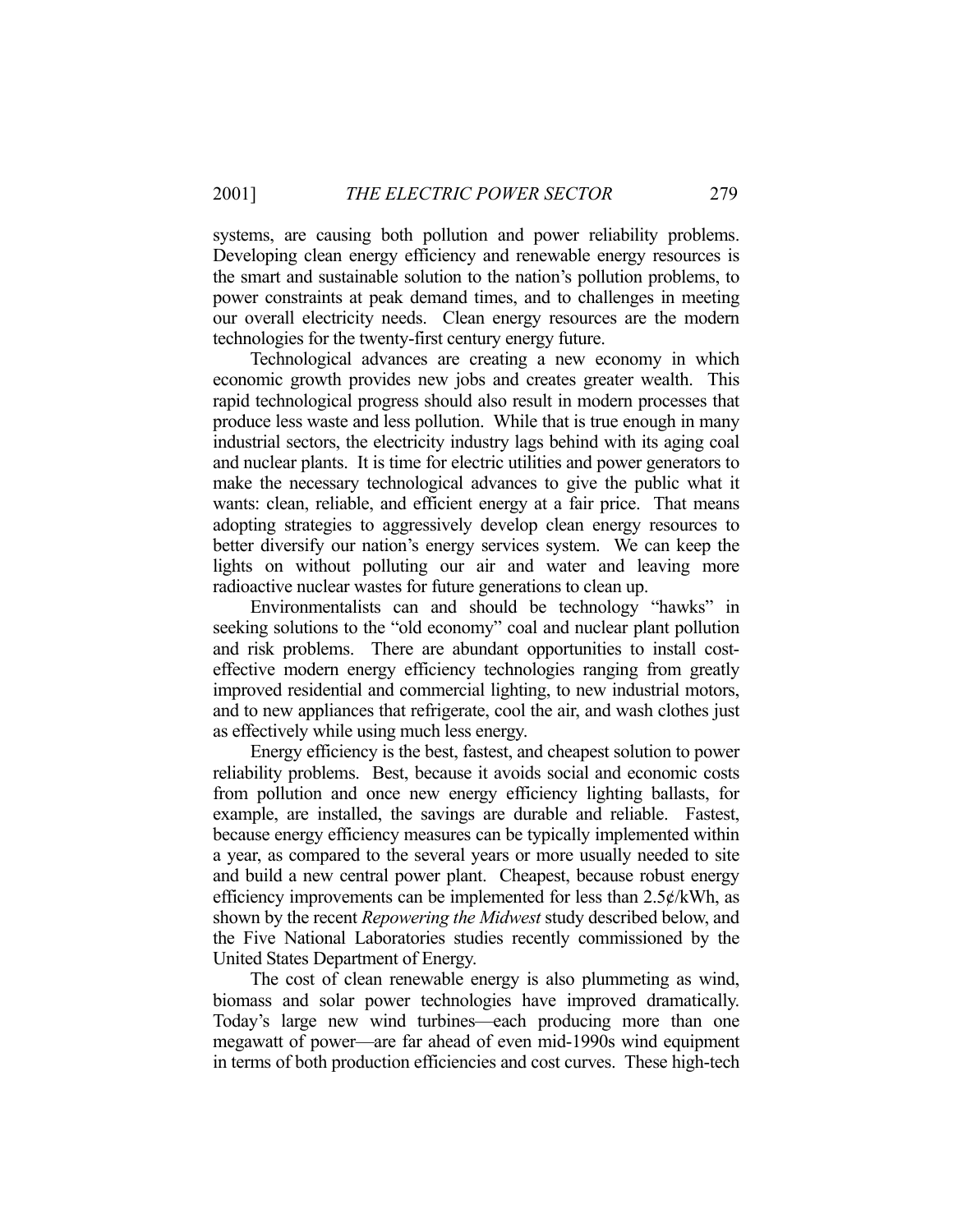wind machines are far from the old windmills used for water pumping and other farm activities in rural areas.

 Technological advancements in clean small generators—mostly fired by natural gas—and fuel cells may fundamentally change the way electricity services are delivered. Fifteen years ago, few people would have imagined the widespread use and availability of palm-size cell phones, hand-held computing devices and high-power laptop computers that easily slide into a conventional briefcase. Telecommunications services are much less reliant on conventional wires and poles than a decade ago. Today's small laptop computers pack more power than old room-sized mainframe computers that were being built years after many of the coal plants that are still dominating our electricity system today. Many energy analysts believe that businesses and homes will increasingly be powered by distributed on-site small generators and fuel cells; indeed, some early adapters and businesses, such as banks, data processing centers, and medical facilities, that need uninterruptible power supply are already beginning to move in that direction.

 Energy policy is at a crossroads in the United States. The movement toward federal electric industry deregulation legislation appears less certain and possibly stalled by the recent California electricity system crisis that follows price spikes in several regions and the summer 1999 meltdown of Commonwealth Edison's distribution system in downtown Chicago and other areas. Electricity deregulation legislation has been enacted in about half of the states, but the other states are largely retaining or tweaking the traditional regulatory system. Mounting scientific evidence on public health and environmental harms from coal plant emissions— $NO<sub>X</sub>$ ,  $SO<sub>2</sub>$ , particulates and mercury—is increasing regulatory and public pressure to reduce air pollution. The scientific consensus on the existence of global warming is likewise exerting pressure for precautionary, at least, reductions in  $CO<sub>2</sub>$  emissions from coal plants.

 This Article on clean energy development policies and the additional articles in this Symposium Issue of the *Tulane Environmental Law Journal* address different energy strategies, but all share the common goal of seeking to reduce pollution by modernizing the electric power sector. Their unifying theme is how can the public achieve cleaner and more reliable electricity services that minimize unacceptable environmental quality and public health harms.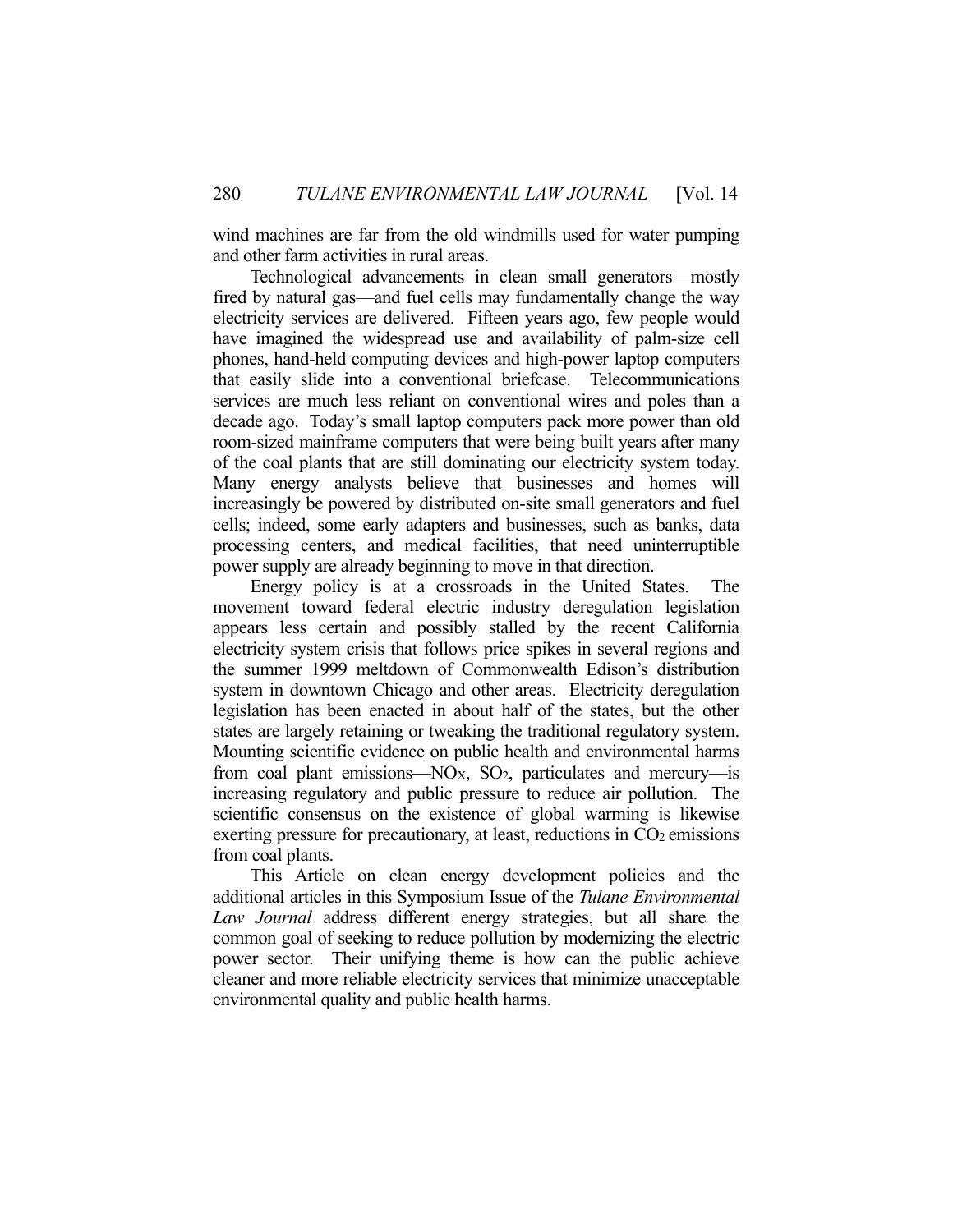#### II. INTRODUCTION TO THE ARTICLES OF THE SYMPOSIUM

#### *A. The Future of Wind Energy*

 Christine Real de Azua's essay *The Future of Wind Energy* describes the rapid technological development and deployment of wind power. As the Communications Coordinator and International Policy Analyst for the American Wind Energy Association, she contends that investments in wind power in areas with significant wind resources can help prevent future shortages of electricity without additional long-term cost, pollution, or delay. The essay advocates a realignment of energy policy priorities from the current overwhelming support of conventional power plant technologies to favor, instead, the development of cleaner and more reliable wind power technologies that are supported by the public.

 This policy shift is advocated not only for the pollution reduction benefits from wind power, but also for rural economic development opportunities. Wind energy is truly a "cash crop" for farmers with typical annual lease payments for windy sites in the Midwest now in the range of \$2000 to \$3000 per turbine. This essay identifies the leaps in wind power technology that can lead to large-scale production of clean megawatts over the next decade.

# *B. Reducing Emissions from the Electricity Generation Industry: Can We Finally Do It?*

 George Washington University Law School Associate Professor Shi-Ling Hsu focuses both on reducing pollution from coal plants and spurring renewable energy development in *Reducing Emissions from the Electricity Generation Industry: Can We Finally Do It?* Professor Hsu proposes that implementation of a CO2 emissions cap-and-trade program be combined with two federal tax credits—a twenty-year production tax credit for renewable energy facilities placed into service by 2012, and a five-year partial investment tax credit for the construction of natural gas plants and renewable energy plants that replace retired old coal plants. After describing the extent of air pollution from coal plants and the perceived effectiveness of the cap-and-trade program for reducing  $SO<sub>2</sub>$ emissions, the article explains the difficulty of extending this approach to CO2 and other pollutants because of the electricity generation industry's political opposition.

 Professor Hsu recommends the public subsidies as necessary "sugar pills" to induce the retirement of high-polluting old coal plants and to stimulate the development of clean wind, solar, geothermal and biomass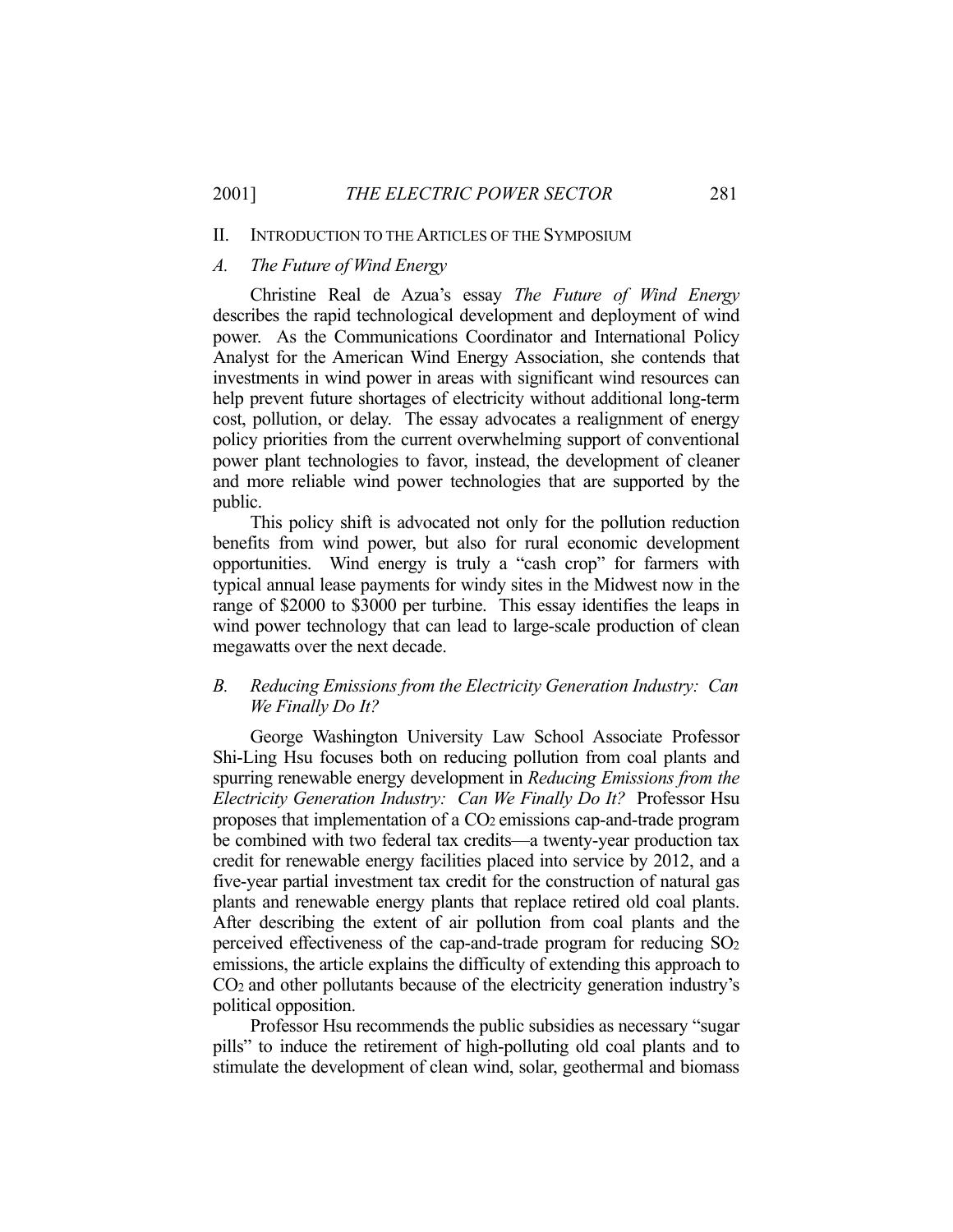energy technologies, as well as relatively cleaner new natural gas plants. Both the cap-and-trade program and public subsidies are viewed to be infeasible, standing alone, to achieve cleaner energy production. However, the article argues that combining these two policy instruments could remedy the critical flaws in the individual programs and achieve important pollution reductions in the electricity sector.

# *C. Nuclear Power in Deregulated Markets: Performance to Date and Prospects for the Future*

 Robert D. MacDougall and Neil J. Numark contend that nuclear power is becoming more economically competitive in *Nuclear Power in Deregulated Markets: Performance to Date and Prospects for the Future*. The essay describes a combination of factors that have led to recently improved nuclear operating performances including the industry's consolidation in response to state deregulation legislation, favorable "stranded cost" treatment for nuclear plants, and the United States Nuclear Regulatory Commission's increased regulatory flexibility.

 The authors argue that better operating performances and current power market constraints support the construction of a new generation of nuclear plants that should be part of the energy future. It is unclear, however, what the type and size of those nuclear plants will be: largescale advanced light water reactors or smaller, modularized gas-cooled plants that can follow load. The essay is optimistic about the likelihood of new nuclear plants, but recognizes that the keys to their competitiveness will be significant reductions in capital costs and construction times compared to current designs, the absence of major safety problems, tangible progress on nuclear waste disposal including movement of spent nuclear fuel rods away from plants, and continued high or volatile natural gas prices.

# *D. How Environmental Laws Work: An Analysis of the Utility Sector's Response to Regulation of Nitrogen Oxides and Sulfur Dioxide Under the Clean Air Act*

 Byron Swift, a Senior Attorney at the Environmental Law Institute, examines the actual performance of environmental regulations and the compliance behavior of electric utilities with the  $NO<sub>X</sub>$  and  $SO<sub>2</sub>$  regulatory standards of the Clean Air Act in his article *How Environmental Laws Work: An Analysis of the Utility Sector's Response to Regulation of Nitrogen Oxides and Sulfur Dioxide Under the Clean Air Act*. The selected 1995 to 1999 time period enables the comparison of two contrasting regulatory approaches to limit coal plant pollution: an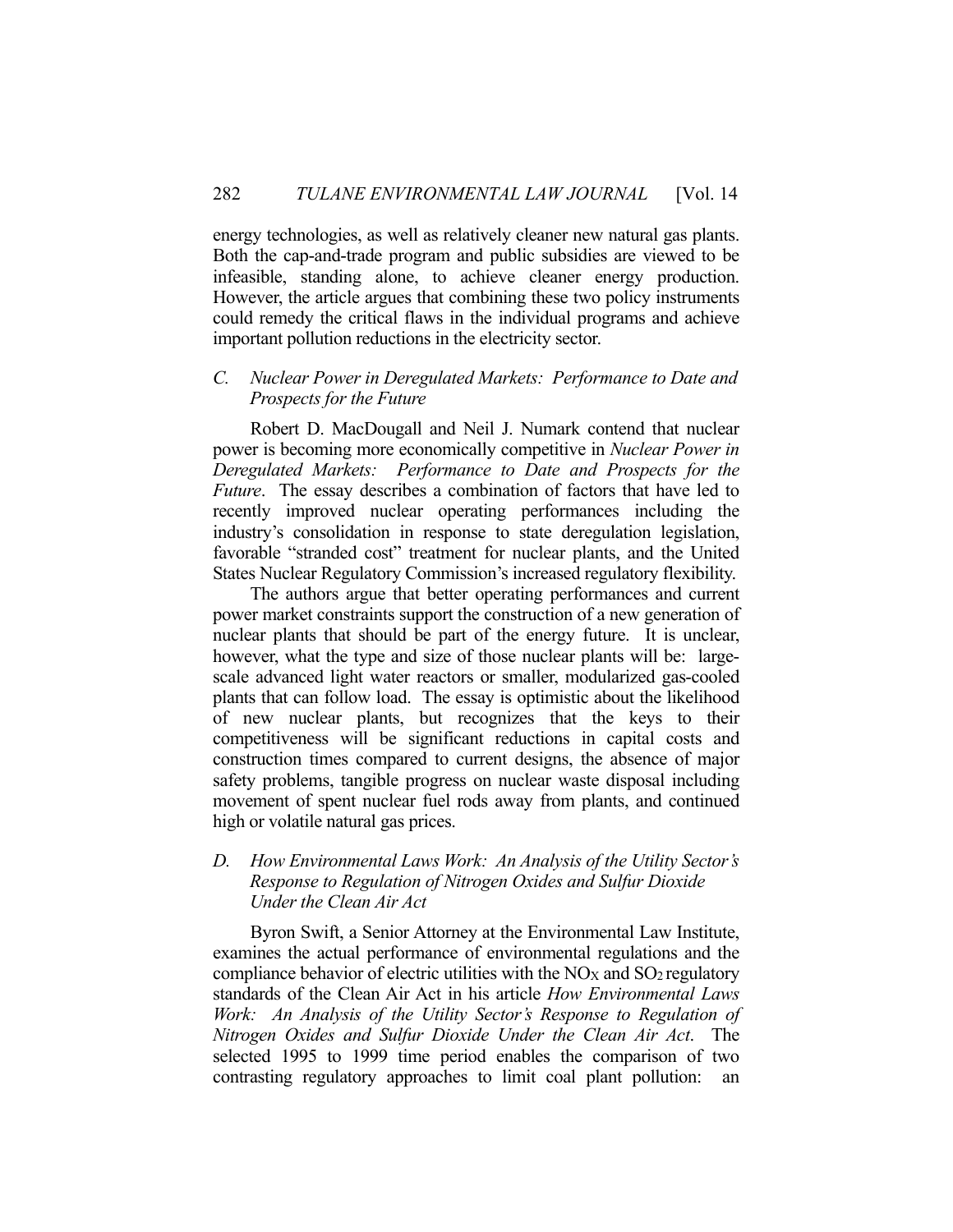emissions cap-and-trade program for  $SO<sub>2</sub>$  and the technology-based emission rate standard to control NO<sub>X</sub> pollution.

The study concludes that both the Title IV  $SO_2$  and  $NO<sub>X</sub>$  standards were too lenient, and that the costs to businesses of reducing pollution are far below the social health and welfare benefits of additional reductions. Accordingly, Swift calls for legislative or regulatory action to lower permissible  $SO_2$  and  $NO<sub>X</sub>$  levels in order to modernize fossil-fuel generating plants. The article then turns to how best to achieve the pollution reductions and finds dramatic differences in the effectiveness of the regulatory programs for  $SO_2$  (cap-and-trade) and  $NO<sub>X</sub>$  (technologyforcing). Swift argues that the cap-and-trade approach encourages innovation and creates a continuous driver for pollution reduction. The article recommends moving toward more cap-and-trade programs in order to better align economic and regulatory drivers toward a cleaner environment.

\* \* \*

 The remainder of this Introduction is devoted to presenting an aggressive clean energy development strategy for the Midwest that can serve as a national model for reducing pollution through implementing modern new technologies for a more diversified energy portfolio. *Repowering the Midwest—The Clean Energy Development Plan for the Heartland* was produced by the Environmental Law and Policy Center, a public interest environmental advocacy and economic development organization, a Steering Committee of eight environmental organizations, and a team of technical consultants.<sup>1</sup> It is a blueprint for producing economically robust and environmentally sound electricity in the twentyfirst century by comparing two possible energy futures for the Midwest one in which we continue to rely on conventional, or "business-as-usual,"

1

 <sup>1.</sup> Mr. Learner recognizes the active participation of the following colleagues and technical consultants who worked together to produce *Repowering the Midwest—The Clean Energy Development Plan for the Heartland*, which is summarized in this Introduction: Bruce Biewald, Molly Olver, David White, and Tim Woolf of Synapse Energy Economics, who served as the lead technical consultant on the comprehensive study; Una McGeough, along with Hans Detweiler, Peter Morman, and Dan Rosenblum, of the Environmental Law and Policy Center, which led the Project Steering Committee and guided the policy recommendations; Michael Brower of Brower & Associates, Dr. Adam Serchuck and Virinder Singh of the Renewable Energy Policy Project, and Dr. Steven Bernow of the Tellus Institute, all of whom provided focused technical consulting on the study; and the members of the Project Steering Committee, including Bill Grant of the Izaak Walton League of America, Howard Learner and Una McGeough of the Environmental Law & Policy Center, Michael Mullett and Chris Williams of Citizens Action Coalition of Indiana, Michael Noble and Matt Schuerger of Minnesotans for an Energy Efficient Economy, Alan Nogee of the Union of Concerned Scientists, Mark Trechock of the Dakota Resource Center, Michael Vickerman of RENEW Wisconsin, and Ed Woolsey of Iowa RENEW. Steve Clemmer of the Union of Concerned Scientists and William Leighty of the Leighty Foundation also provided helpful comments.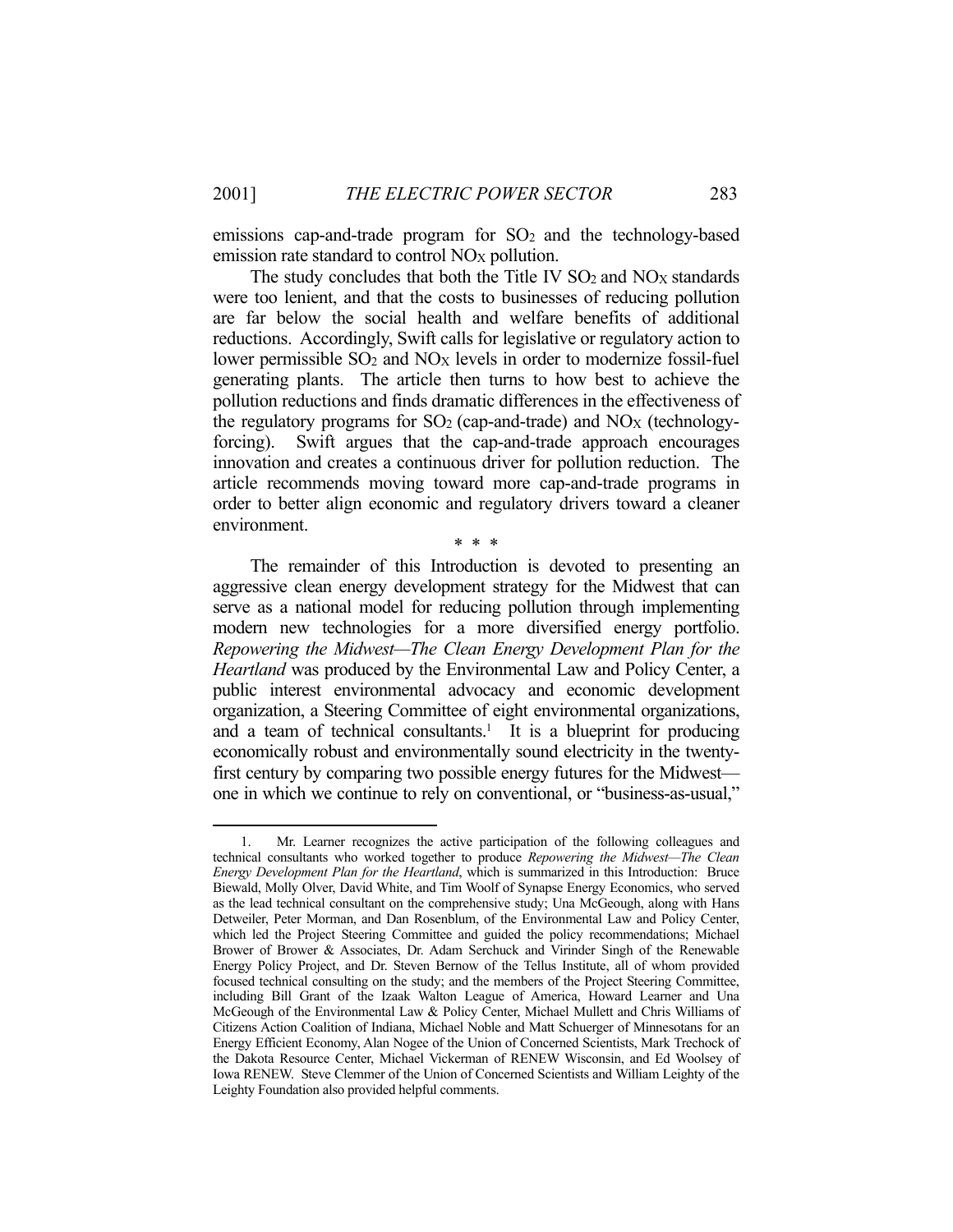technologies, and a second in which the Midwest unleashes its homegrown clean energy development potential.

# III. REPOWERING THE MIDWEST—THE CLEAN ENERGY DEVELOPMENT PLAN FOR THE HEARTLAND

 *Repowering the Midwest* is a clean energy development plan that quantifies the region's untapped energy efficiency and renewable resources and lays out strategies, policies and practices to advance a cleaner electricity future from the industrial Midwest across to the Great Plains. These clean power options are technologically and commercially available today, and they can be obtained with only a modest increase in total electricity costs that is far offset by the environmental and public health improvements and the economic and employment growth for the region. The Midwest is poised to capitalize on clean energy development opportunities.

 When it comes to wind power, the flat lands of the Midwest are valuable assets. Wind power is the world's fastest growing energy source, expanding by about 35% in 1998. Tremendous design improvements in wind turbines have led to a huge drop in the perkilowatt price of installed capacity—less than one-third of the 1981 price and now close to competitive with conventional power sources.

 Six of the ten states with the highest wind power potential are in the Midwest, according to the American Wind Energy Association.<sup>2</sup> Iowa and Minnesota are leading the way with more than 500 megawatts of wind power (equivalent to the size of a typical coal plant) coming online since 1998. That includes the world's largest wind farm, which provides enough energy to power 64,000 typical homes in northwestern Iowa.

 More clean energy means more green jobs. Not coincidentally, two leading wind power businesses have recently located in the Midwest, providing good-paying manufacturing jobs and capitalizing on current and future market opportunities. Wind developers' lease payments, in the range of \$2000 to \$3000 per turbine each year, put bread on farmers' tables. That is sustainable development in action for factory workers and farmers. Still, the enormous potential of this growing industry remains largely untapped.

 Everyone already knows that Midwest farmlands are ideal for growing the foods that energize our bodies. If the right public policies

<u>.</u>

 <sup>2.</sup> AMERICAN WIND ENERGY ASSOCIATION, WIND ENERGY: AN UNTAPPED RESOURCE, *available at* www.awea.org/pubs/facsheets.html; *see also* D.L. Elliot et al., Pacific Northwest Laboratory, *An Assessment of Available Windy Land Area and Wind Energy Potential in the Contiguous United States* tbl. B1 (1991).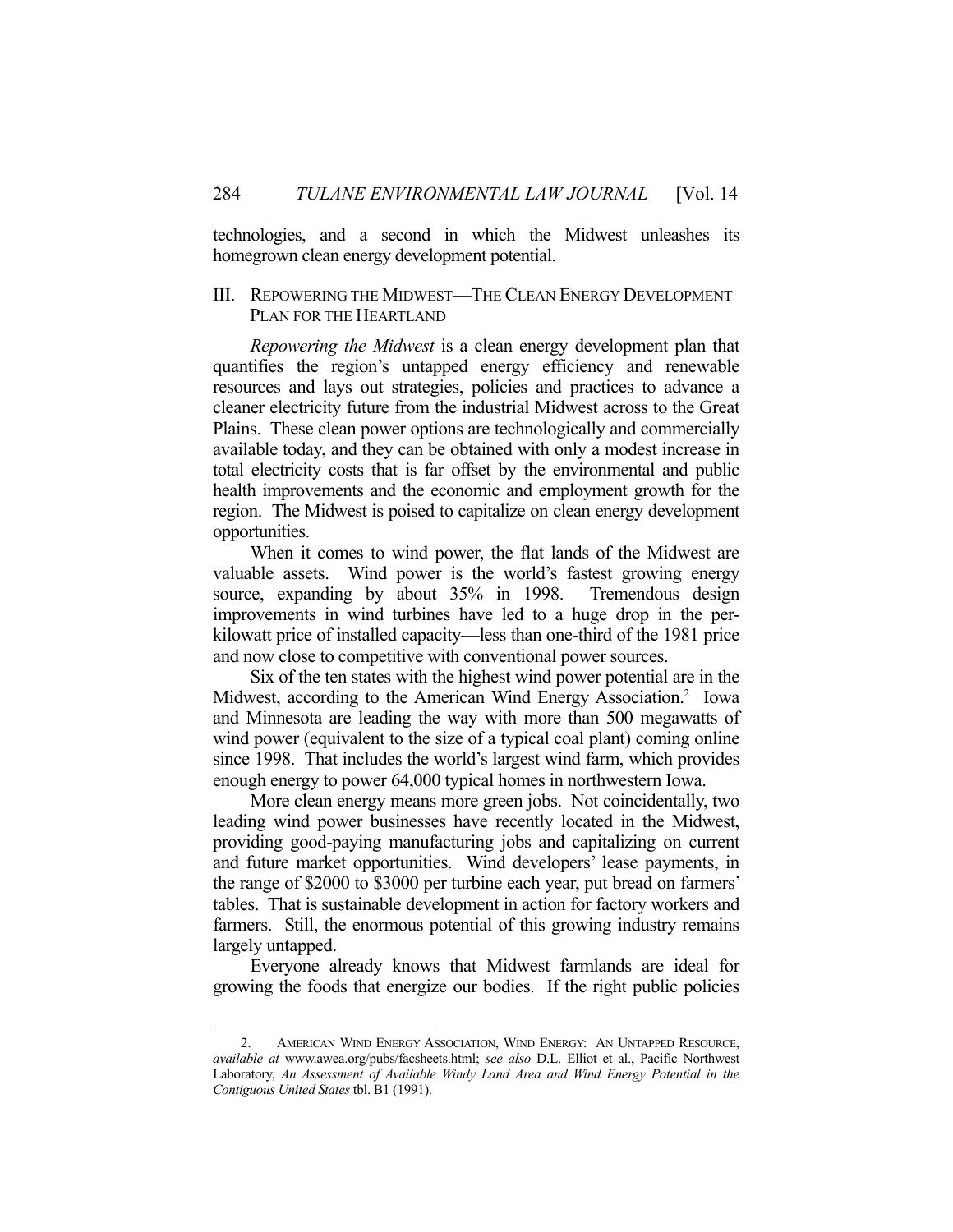are put into place, Midwestern farmers can be encouraged to grow highyield "energy crops" that can be mixed with coal to help power our economy. Expanding this biomass power will create new rural jobs and provide new markets for crops while reducing air and water pollution and deterring soil erosion.

 Other advanced technologies such as fuel cells and industrial and commercial cogeneration systems, which generate electricity and heat simultaneously, can also diversify our energy supply in the near term. And, even in the often-cloudy skies of the Great Lakes area, solar photovoltaic panels that convert sunlight to electricity can play a growing role, especially on sunny summer days when peak electricity demand is highest and in hard-to-reach remote rural areas where solar power provides a way around costly transmission and distribution line extensions. Natural gas plants are not entirely clean, but are generally less polluting than coal and nuclear power. When properly sited, they can also be an important part of a strategy to improve the overall environmental performance of the Midwest's power sector.

 As for the demand side of the equation, many clean energy efficiency improvements are smart, economical and waiting to be tapped. Inefficient energy use continues to waste money and cause unnecessary pollution. That should be changed by deploying new, more energy efficient heating and cooling systems, lighting, appliances, and building designs and materials. Seizing these opportunities will save money, relieve electricity demand pressures, and improve our quality of life. That is especially true in the Midwest where most utilities have historically underinvested in efficiency programs that save customers' energy and money. Here, too, clean energy means more green jobs because Midwestern companies such as Andersen Windows, Honeywell, Johnson Controls, and Maytag manufacture many of the new energy efficient products.

 Unfortunately, the electric utilities have failed to keep pace with these improvements and opportunities. Even though new technologies can generate power cleanly and more efficiently, a staggering 95% of the Midwest's electricity is produced by coal and nuclear plants—the two fuel sources with the worst environmental and public health impacts. These old power plants produce pollution that causes smog, acid rain and global warming, and they generate radioactive nuclear wastes and other toxic pollutants. Depending so heavily on business-as-usual coal and nuclear power locks in a high pollution future and misses the opportunity to improve reliability by diversifying our power resources. Bypassing more energy efficient processes and technological advances not only increases businesses' costs, but misses the job creation opportunities in the growing clean energy sector.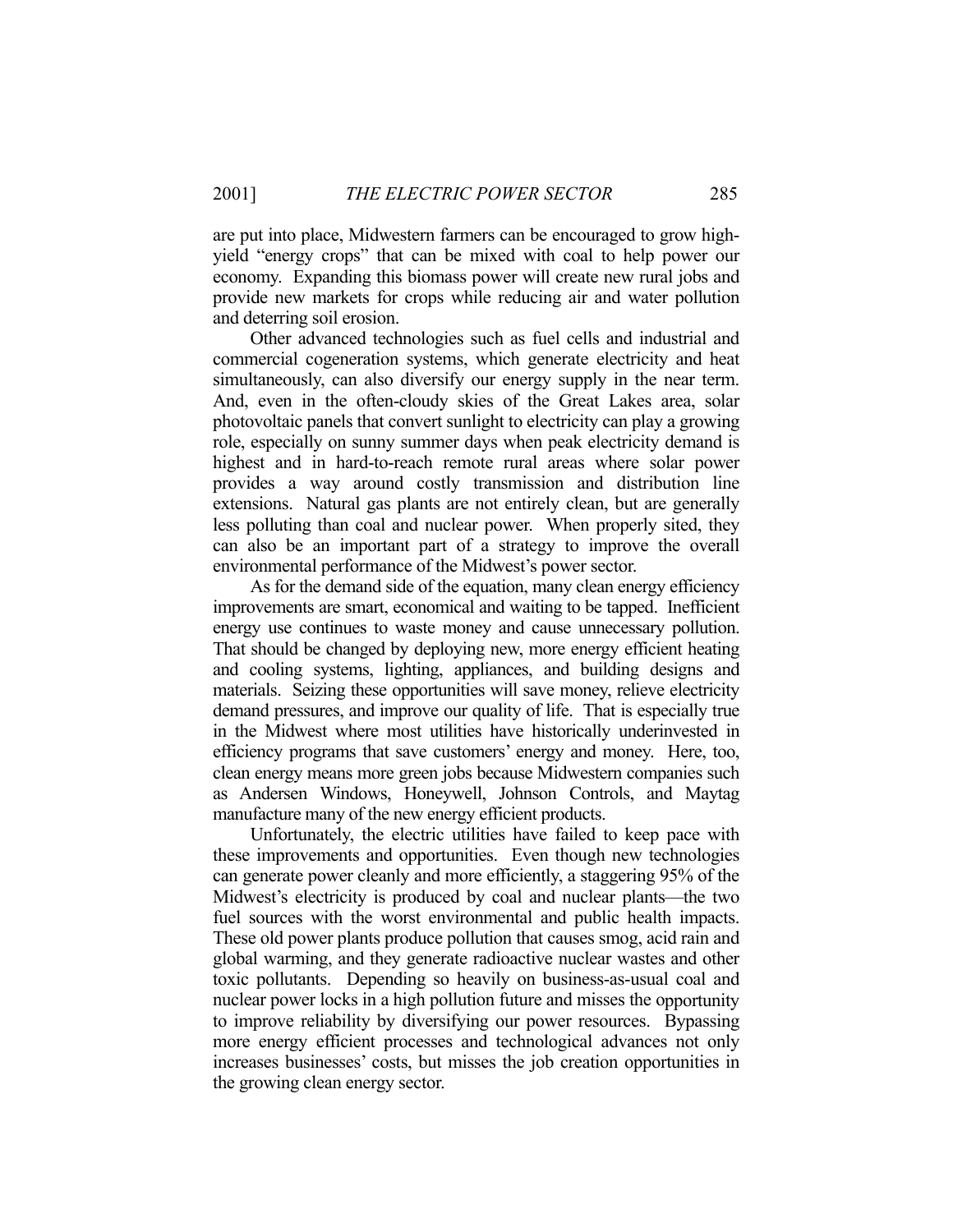The Midwest's clean energy resources are here and ready to be developed. The region is blessed with abundant wind resources, untapped biomass production potential and relatively high levels of solar availability. Likewise, new energy efficient lighting and appliances operate at low costs while avoiding pollution, but have yet to capture a firm foothold within the industry or the marketplace.

 As engineering improvements continue to be made, many of the modern clean energy technologies await sensible policy shifts to reverse the incentives that prop up the polluting technologies of the past. It is no longer a question of engineering know-how, but, instead, a challenge of political will. It is time to leave the 1950s behind and realize the promises of homegrown clean energy in the Midwest to provide a healthier environment and a truly new economy. Now is the time to repower the Midwest for a clean energy development future.

# *A. Summary of the Midwest Clean Energy Development Plan and Its Benefits*<sup>3</sup>

 The *Clean Energy Development Plan* achieves large environmental, public health and economic development benefits with only very modest increases in cost. Moreover, investing in clean modern energy efficiency and renewable energy technologies will diversify the region's electricity portfolio and thereby improve reliability. The *Plan* will:

- 1. Aggressively implement modern cost-effective energy efficiency technologies, including the newest as well as the "tried and true" approaches.
- 2. Develop and implement new clean renewable energy technologies, including wind power, biomass and solar photovoltaics.
- 3. Develop and implement efficient natural gas uses in appropriate locations, especially combined heat and power, district energy systems and fuel cells.
- 4. Retire selected older, less-efficient and highly polluting coal plants.
- 5. Apply sustainable development strategies to aggressively link these environmental improvement policies to economic development. Clean energy development means more green energy jobs for the Midwest.

1

 <sup>3.</sup> The full report, *Repowering the Midwest—The Clean Energy Development Plan for the Heartland*, which includes the comprehensive technical analysis and policy recommendations that are summarized in this Introduction, is available at www.repowermidwest.org. Single copies can be obtained from the Environmental Law and Policy Center upon request by calling (312) 673-6500.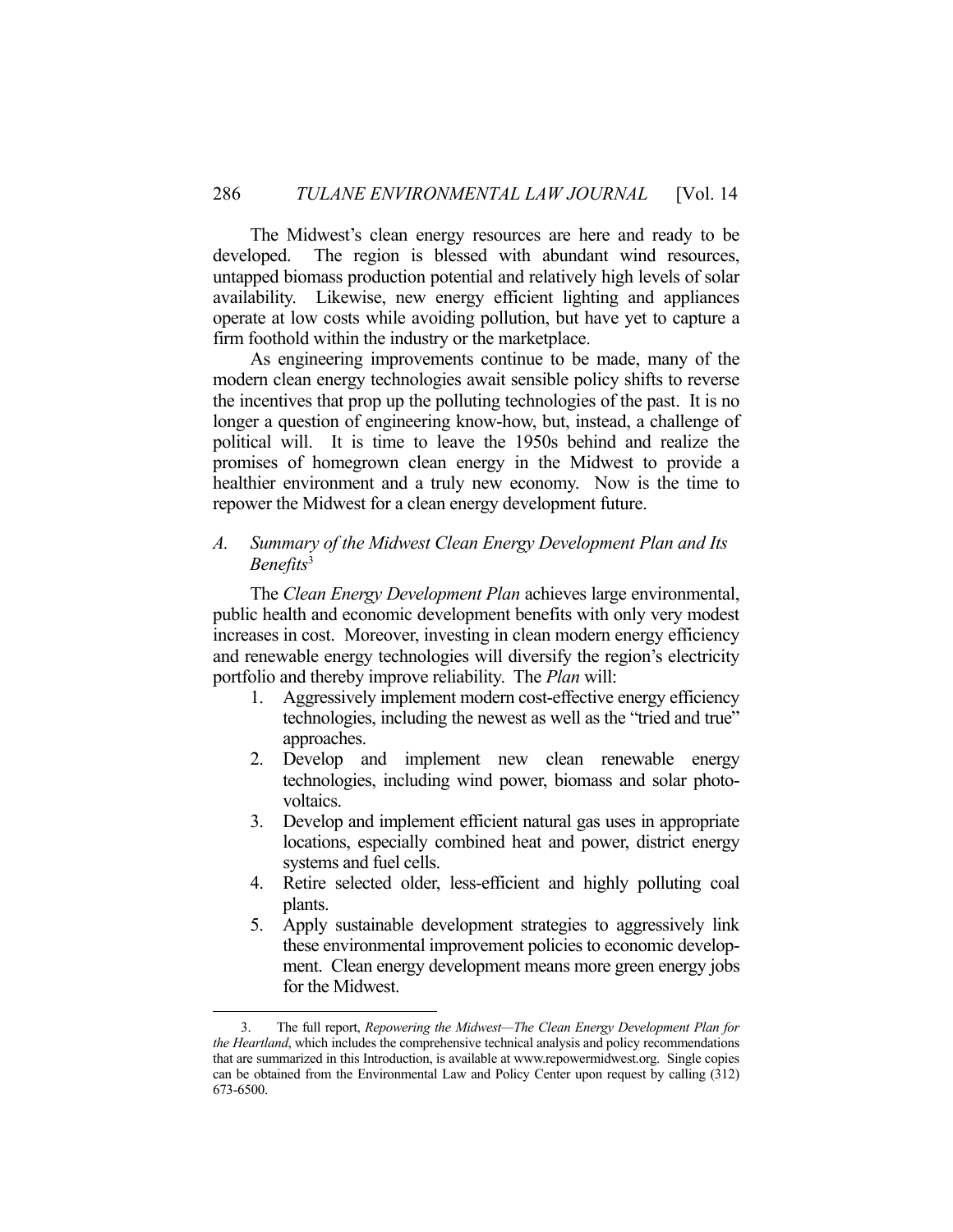Taking these actions to implement the *Clean Energy Development Plan*  will produce the following benefits:

- 1. Dramatic improvements in environmental quality by 2020, compared to business-as-usual policies and practices, by reducing: sulfur dioxide  $(SO<sub>2</sub>)$  pollution, which causes acid rain, by  $56\%$ ; nitrogen oxide (NO<sub>X</sub>) pollution, which causes smog, by 71%; and carbon dioxide  $(CO<sub>2</sub>)$  pollution, which causes global warming, by 51%.
- 2. Energy efficiency improvements for Midwestern consumers that save 17% of electricity use by 2010 and 28% by 2020. The average investment of  $2.3\phi$  per kilowatt-hour (kWh) to achieve these energy savings is much less than the cost of generating, transmitting and distributing electricity from a coal plant or most other sources.
- 3. Renewable energy development that provides 8% of the region's electricity generation by 2010 and 22% by 2020.
- 4. Improved electricity reliability as a result of a more robust and diversified mix of Midwestern power resources compared to the region's historic almost-total reliance on coal and nuclear plants.
- 5. Economic development and job growth through new wind power and biomass energy "cash crops" for farmers, increased business for manufacturers of energy efficiency and renewable energy equipment and new skilled jobs for the installation and maintenance of this equipment throughout the Midwest.

These benefits can be achieved with only slightly increased electricity costs across the Midwest: 1.5% in 2010 and 3.4% in 2020.

# *B. The Midwest Electricity Portfolio Under the Business-As-Usual Scenario*

 The Midwest relies almost exclusively upon coal and nuclear power for electricity supply, as shown in Figure 1. Coal plants produce 74% of the Midwest's electricity, and nuclear plants generate 21% more, while natural gas and oil plants provide 2%. Renewable energy resources supply only 3%, mostly from hydropower dams, with relatively small contributions, thus far, from wind, biomass and solar photovoltaic power. Modern energy efficiency technologies and tried and true efficiency measures are significantly underutilized.

 Most Midwestern coal plants were built between 1940 and 1970, and many have not been fully upgraded with modern pollution control technologies. Compared to other regions, the Midwest relies more heavily on these older, inefficient coal plants and thus produces a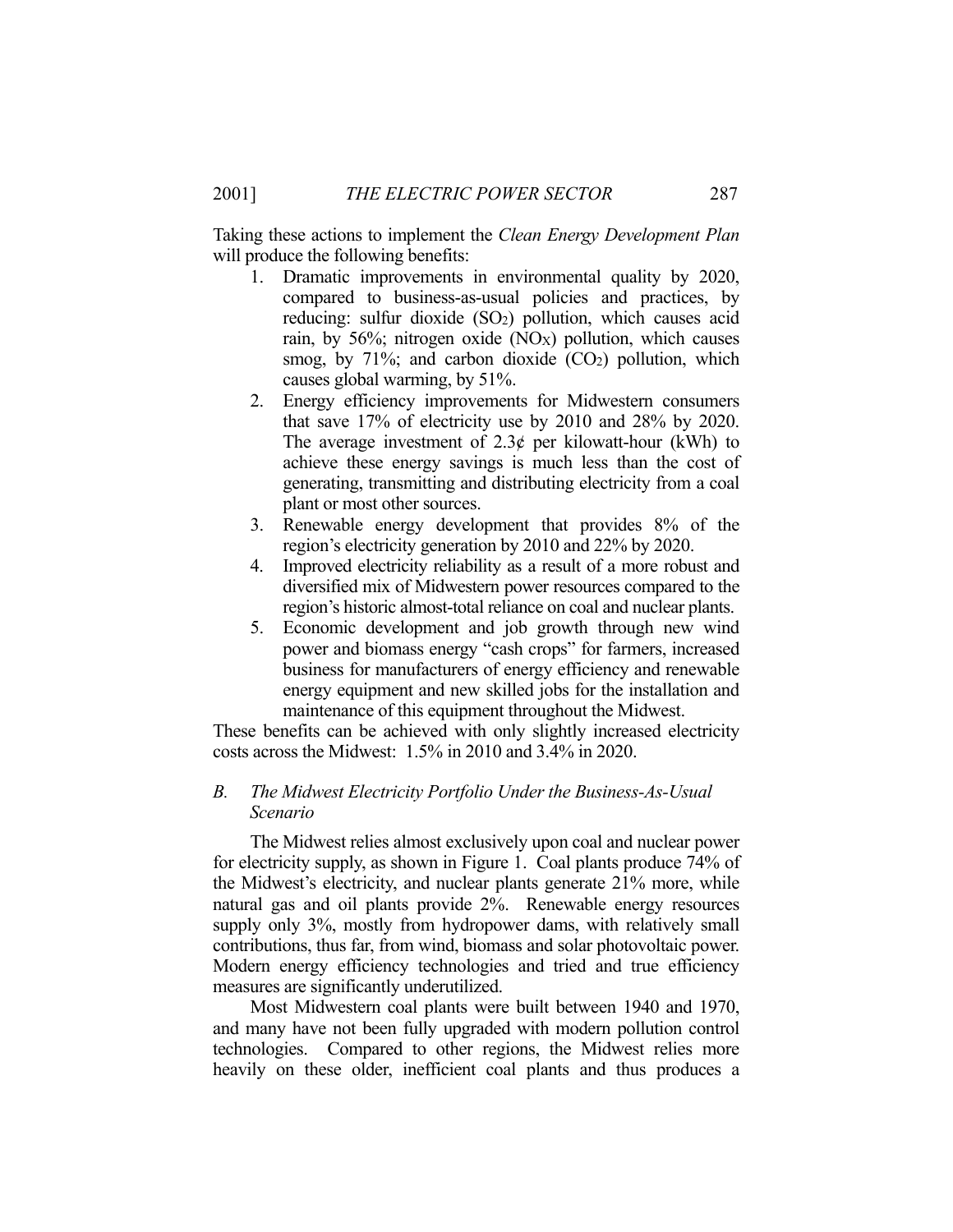disproportionate amount of air pollution causing health and environmental problems. The Midwest generates 21% of the nation's electricity, but produces  $31\%$  of the SO<sub>2</sub> pollution,  $32\%$  of the NO<sub>X</sub> pollution, and 26% of the CO2 pollution from the nation's electric industry sector.



Figure 1. Current Sources of Electricity Generation in the Midwest (2000)

Substantial changes in public policies and business planning are necessary to achieve the benefits of implementing the largely untapped energy efficiency and renewable energy technology opportunities. Otherwise, the current portfolio of old, highly polluting coal and nuclear plants will remain overwhelmingly dominant in the Midwest for decades. Figure 2 projects the likely sources of generation for the next 20 years if business-as-usual policies and practices continue. Although nuclear generation is expected to decline as some plants reach the end of their operating licenses, coal plant generation would steadily increase. New natural gas plants will meet most of the growing demand for electricity, but might not replace much generation from old coal plants.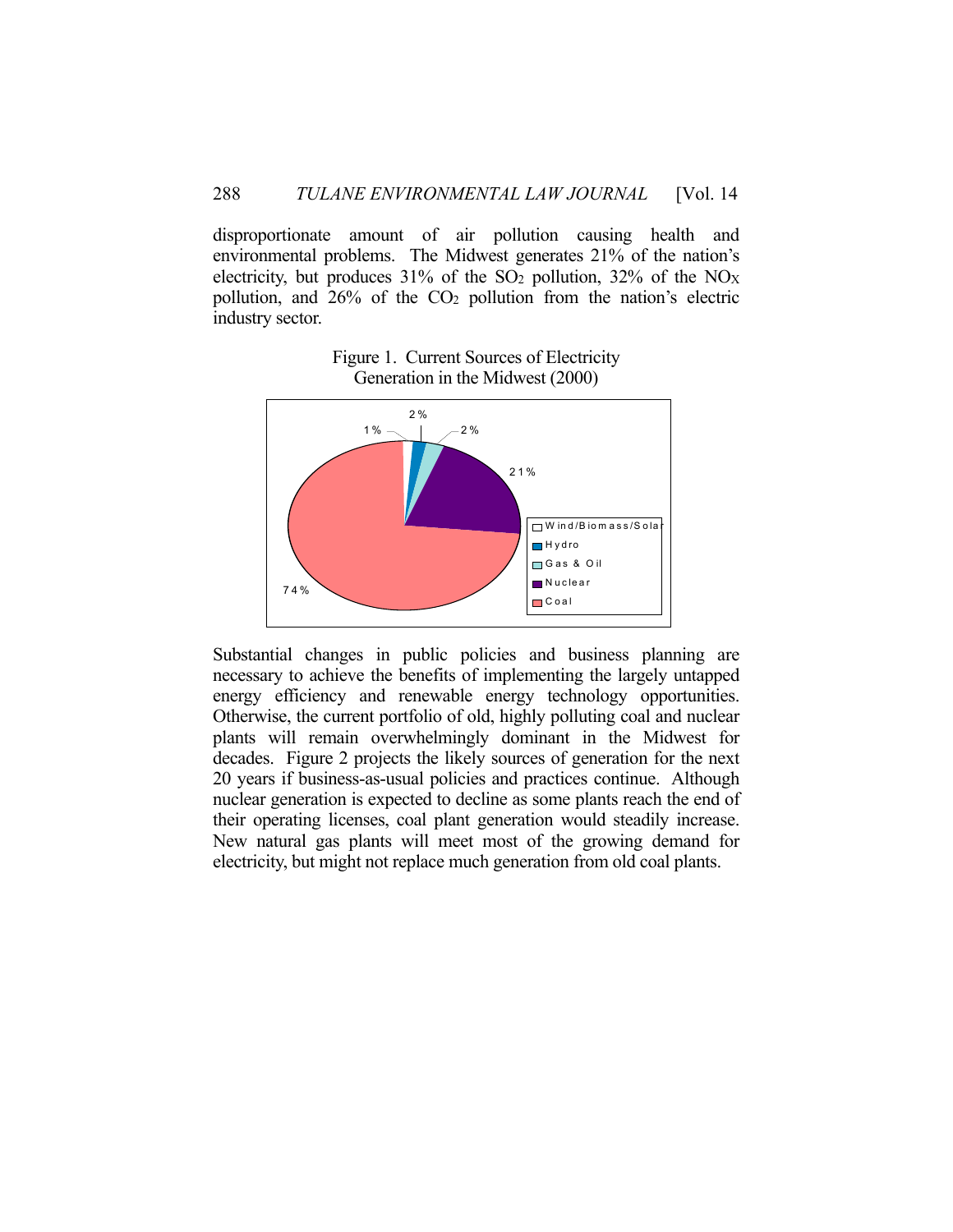Figure 2. Portfolio of Electricity Generation Sources: Business-As-Usual Practices



This combination of business-as-usual factors casts a pollution cloud over the Midwest. The harmful health impacts from air pollution impose social and economic costs on the public. The social costs are increased asthma and respiratory ailments (and deaths) especially for children, senior citizens, and other at risk groups. In addition, there are economic costs for the region and the nation from increased health care and insurance costs and lower productivity due to missed work. Business-asusual practices also lead to a risk of significant costs to comply with future environmental regulations.

 The harmful environmental quality impacts of the Midwest's coal plants extend nationally and globally as air pollution drifts downwind to the Northeast and Canada. They cause smog, acid rain, and global warming, and impose associated public health, environmental quality, and economic burdens. Moreover, running these coal plants on a business-as-usual basis will lead to a 30% increase in CO<sub>2</sub> pollution between 2000 and 2020.

# *C. The Midwest Clean Energy Development Plan—Principal Findings*

 There are better courses for the Midwestern electricity sector than to continue along this shortsighted and damaging path. The *Clean Energy Development Plan* proposes developing underutilized energy efficiency measures and largely untapped homegrown renewable energy resources to form a cleaner, more reliable and more diverse electricity portfolio for the Midwest that can spur job creation in this emerging economic sector.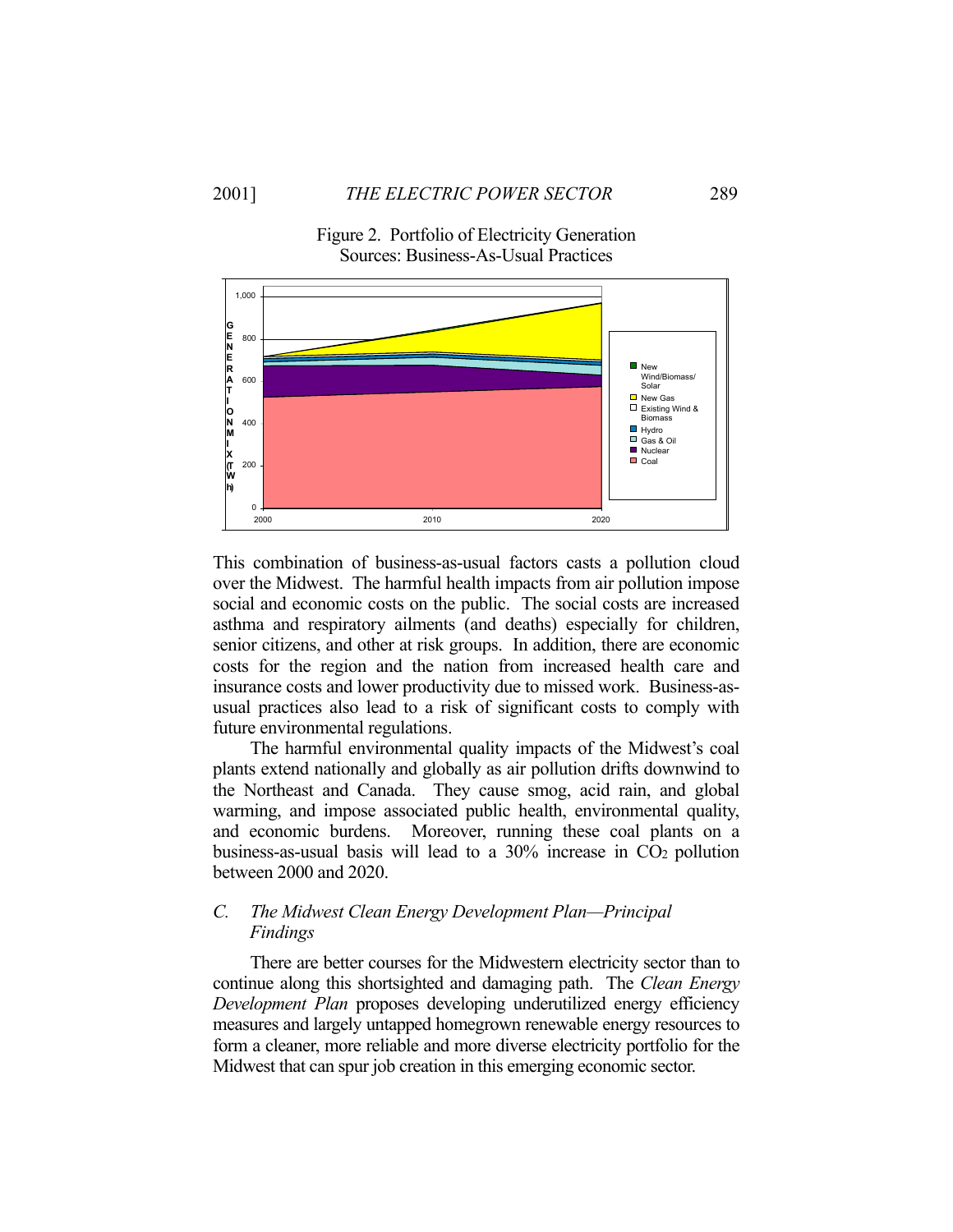Figure 3 describes this preferable Midwestern electricity portfolio by 2020 under the *Clean Energy Development Plan*:

- 1. Energy efficiency measures reduce electricity generation from power plants because demand remains essentially constant over time, instead of growing steadily each year.
- 2. Renewable energy resources—wind, biomass and solar supply roughly 8% of generation by 2010 and 22% by 2020.
- 3. Coal generation declines significantly as renewable energy resources with increasingly lower operating costs generate more power in the Midwest.
- 4. New efficient natural gas generation provides 10% of generation in 2010 and 25% of generation in 2020.
- 5. Fewer new conventional natural gas plants are needed than under the business-as-usual scenario because less capacity is needed to meet demand due to energy efficiency.
- 6. Nuclear generation declines to the same extent as under the business-as-usual scenario, as the nuclear plants in the Midwest retire, on average, at their scheduled license termination dates. Some nuclear plants may operate longer by obtaining license extensions, while others may shut down earlier.

# Figure 3. Portfolio of Electricity Generation Sources: *Clean Energy Development Plan*



# 1. Findings: Environmental Improvements

 The *Clean Energy Development Plan* reduces acid rain and smog by decreasing  $SO<sub>2</sub>$  and  $NO<sub>X</sub>$  pollution. By 2020,  $SO<sub>2</sub>$  emissions are projected to be 56% lower and  $NO<sub>X</sub>$  emissions are 71% lower than under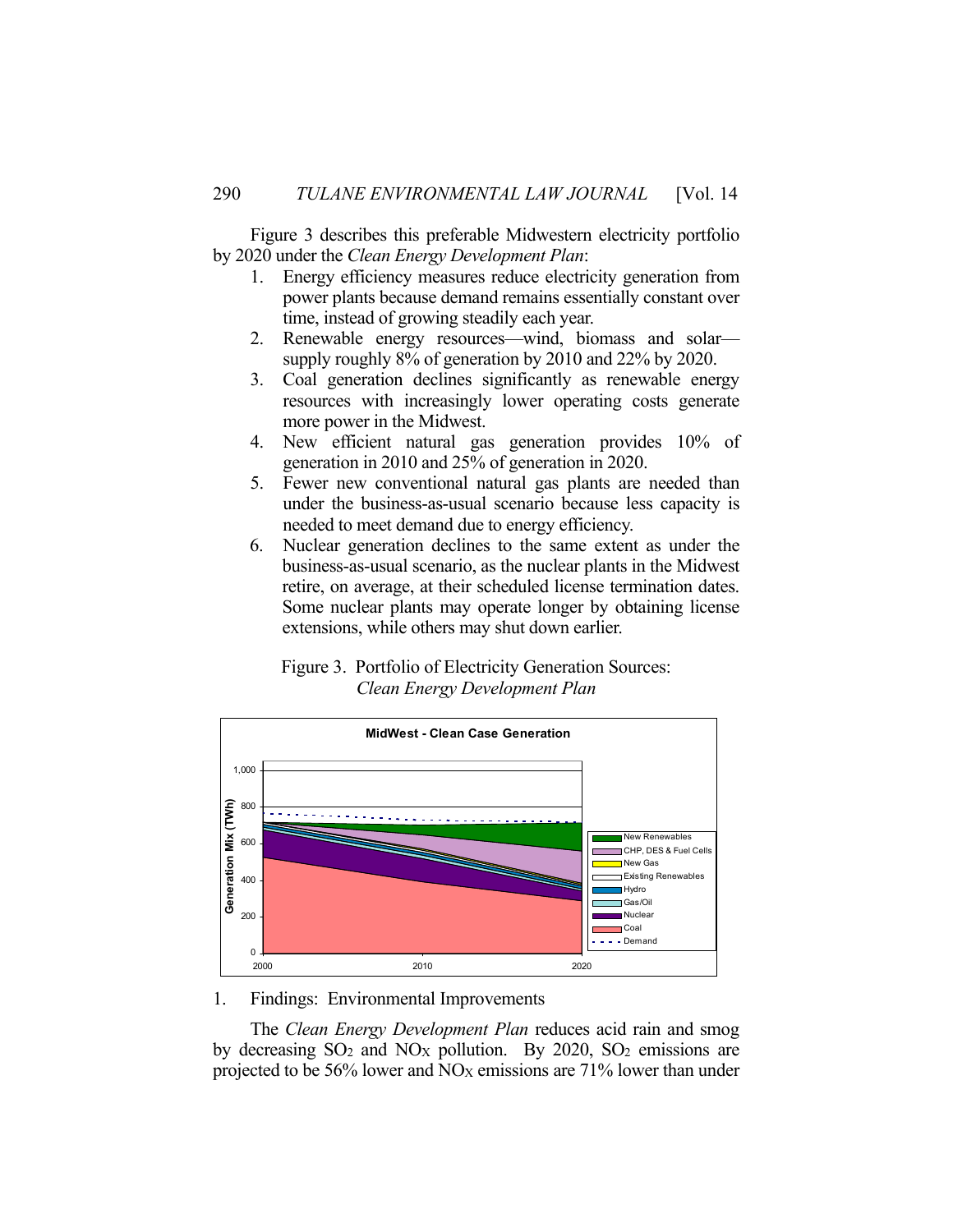business-as-usual policies and practices, and 51% lower and 83% lower than in 2000, respectively. This will reduce acid rain falling in the Great Lakes and inland lakes and forests of the Upper Midwest and Canada, and it will reduce smog that harms public health. Because  $SO<sub>2</sub>$ emissions are subject to a "cap-and-trade" system under the Clean Air Act, as discussed in Professor Hsu's and Byron Swift's articles in this Symposium, and  $NO<sub>X</sub>$  emissions may also be governed by a trading regime under the United States Environmental Protection Agency's rules, the precise pollution percentage reductions in the Midwest may vary. However, it is clear that citizens in the Midwest states will benefit from improved environmental quality and public health due to decreased SO2 and NOX emissions under the *Clean Energy Development Plan*.

 The *Clean Energy Development Plan* helps mitigate global warming by reducing  $SO_2$  pollution. By 2020,  $CO_2$  emissions are 51% lower than under business-as-usual policies and practices, and  $36\%$ lower than in 2000. In 1997, the United States and other developed nations agreed to the Kyoto Protocol, which requires the United States to reduce CO2 emissions to 7% below 1990 levels over the period of 2008 to 2012. As indicated in Figure 4, the Clean Energy Development Plan puts the Midwest on target to meet the Kyoto Protocol goals by 2010, and it would continue to significantly reduce  $CO<sub>2</sub>$  emissions over the following years.



Figure 4. CO<sub>2</sub> Pollution Reductions from the *Clean Energy Development Plan*

#### 2. Findings: Regional Economic Development Benefits

 The *Clean Energy Development Plan* will promote job growth and economic development in the Midwest. Wind and biomass power are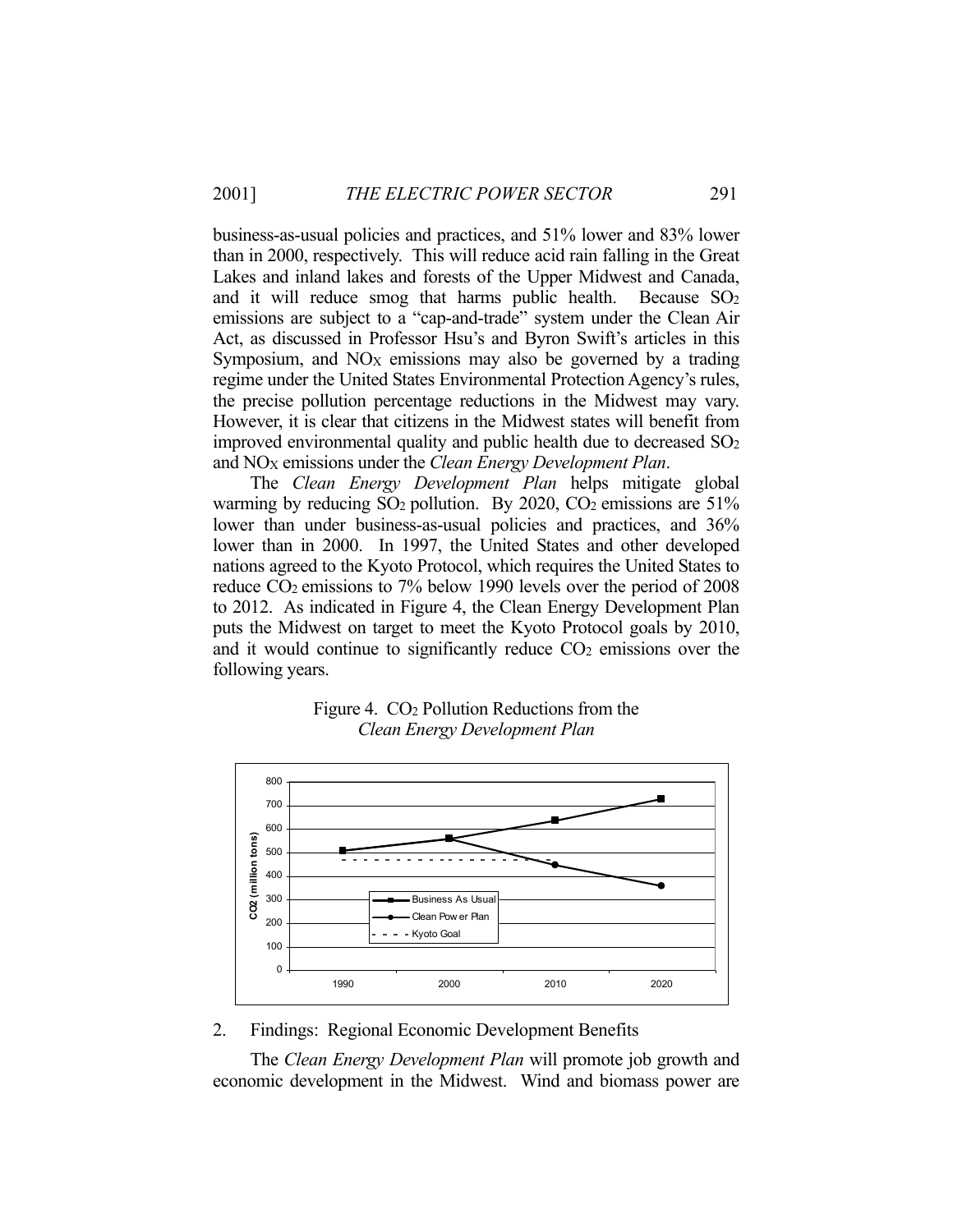"cash crops" for farmers in the Heartland, supplementing their income from agricultural land. At the same time, manufacturing, assembling, installing and maintaining wind power and solar equipment are creating new jobs as well. For example, NEG Micon's wind turbine assembly plant in Champaign, Illinois, is the second largest in the country, and LM Glasfiber has created 400 new jobs manufacturing wind turbine blades in Grand Forks, North Dakota. Likewise, Spire Solar is creating eighty new jobs manufacturing solar photovoltaic panels on a former "brownfield" site on Chicago's West Side.

 The Midwest is also home to a large share of the nation's energy efficiency manufacturing industry. Osram Sylvania in Lake Zurich, Illinois, and GE Lighting in Cleveland, Ohio, manufacture energy-efficient lighting. Honeywell Home and Building Control makes thermostatic controls in Golden Valley, Minnesota, and Johnson Controls in Milwaukee, Wisconsin, makes energy-efficient motors. Andersen Corporation in Bayport, Minnesota, and Pella Corporation in Pella, Iowa, both make energy-efficient windows. Maytag manufactures energy-efficient refrigerators in Galesburg, Illinois, and Trane Company manufactures highefficiency air conditioning systems in La Crosse, Wisconsin. Implementing these modern energy efficiency technologies saves money for businesses to reinvest in their Midwestern operations. It saves money for residential consumers, which can then be spent for goods and services on the main streets of Midwestern towns. The Midwest regional economy benefits in all of these respects.

#### 3. Findings: Cost Impacts

 The environmental and economic development benefits of a cleaner energy future can be achieved for the Midwest with only a modest increase in overall electricity costs. Many energy efficiency measures, such as commercial lighting improvements, are highly cost-effective and are significantly less expensive than conventional power sources. The energy efficiency savings thus offset much of the cost of renewable energy resources, which are generally more expensive than running "cheap and dirty" coal plants.

 The *Clean Energy Development Plan* is expected to increase total electricity costs across the Midwest by 1.5% in 2010 (\$765 million) and 3.4% in 2020 (\$1780 million). On the other hand, the public will receive offsetting benefits in the form of lower health care costs and fewer health-related productivity losses.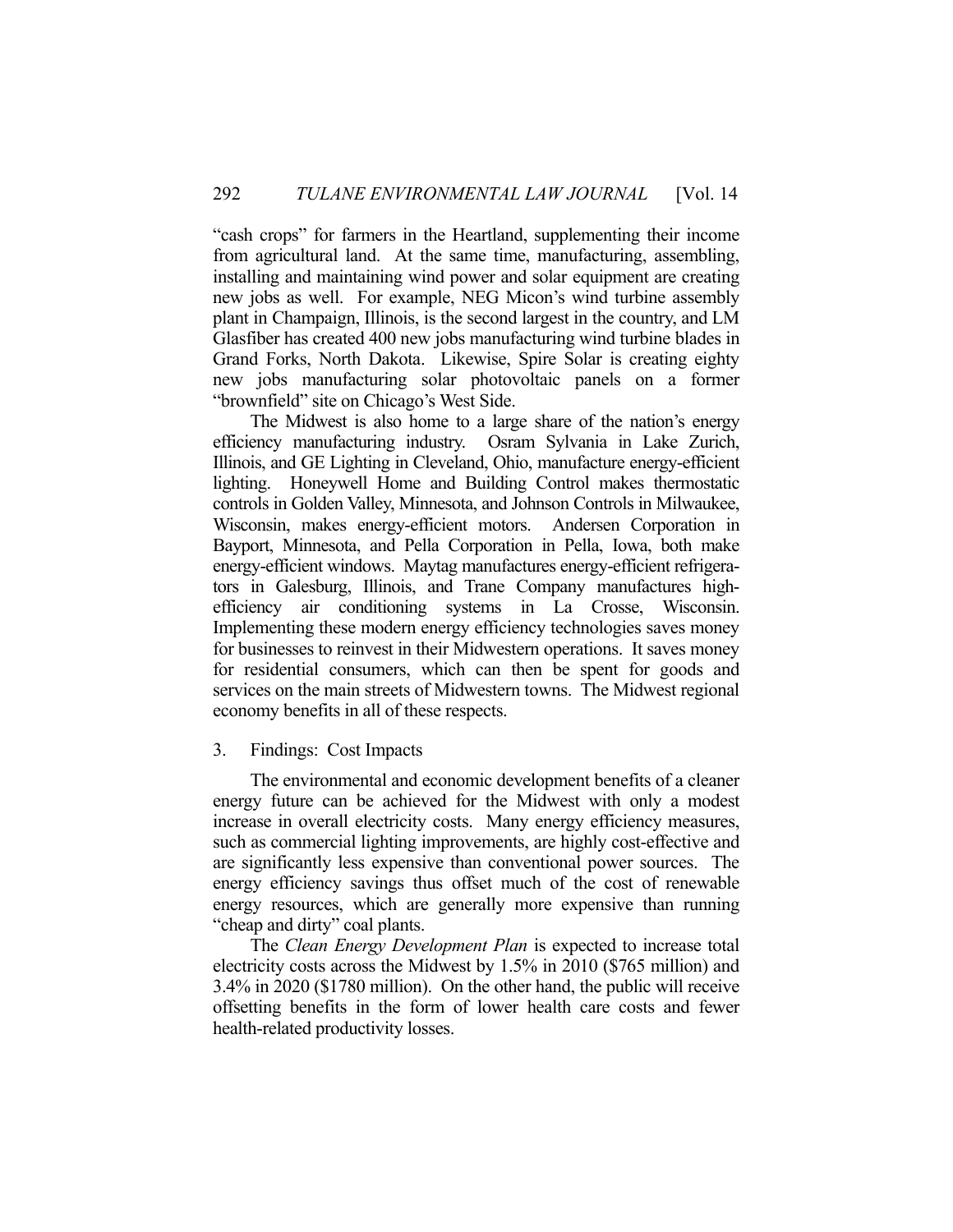#### 4. Findings: Enhanced Reliability

 The *Clean Energy Development Plan* will improve electricity reliability by diversifying the Midwest's energy portfolio. Today, the Midwest relies almost entirely on older coal and nuclear plants to supply electric power needs. The *Clean Energy Development Plan* deploys a more robust mix of energy efficiency, renewable energy, and natural gas resources, along with the coal and nuclear plants. Energy efficiency reduces demand for power and improves reliability by saving generation and alleviating strained transmission and distribution systems. Adding substantial wind, biomass, and solar resources, along with natural gas plants, to the Midwest's energy portfolio enhances diversity and makes the region less vulnerable to swings in coal prices and to nuclear plant risks.

# *D. Reaping Energy Efficiency Benefits*

 An array of modern energy efficiency technologies—ranging from smart thermostats to new lighting ballasts to new motors—and tried and true measures, such as high R-value insulation and "Energy Star" appliances, are highly cost-effective, but greatly underutilized in the Midwest. Many energy efficiency opportunities can be employed by business, residential and public agency consumers at less than the cost of electricity, thus saving them money and avoiding wasteful energy use. Businesses will free up dollars for investment and become more profitable. Residential consumers will have more disposable income to spend or save. Public agencies can use budget savings to meet other responsibilities and hold down taxes. The public gains environmental and health benefits because implementing energy efficiency reduces pollution from coal and nuclear plants.

1. The Most Significant Energy Efficiency Opportunities in the Midwest by Sector

 *Residential Sector*—The greatest potential is more efficient lighting (20% of potential residential savings) and water heating (9%). For example, compact fluorescent lamps (CFL) produce the same amount of light as conventional incandescent light bulbs, but use only one-quarter as much electricity and last twelve times longer. Replacing one incandescent bulb in a high-use area with a CFL will save a Chicago-area residential consumer about \$50 in electricity costs over the life of the CFL.

 *Commercial Sector*—The greatest potential is efficient lighting technologies (50% of potential commercial savings) and space cooling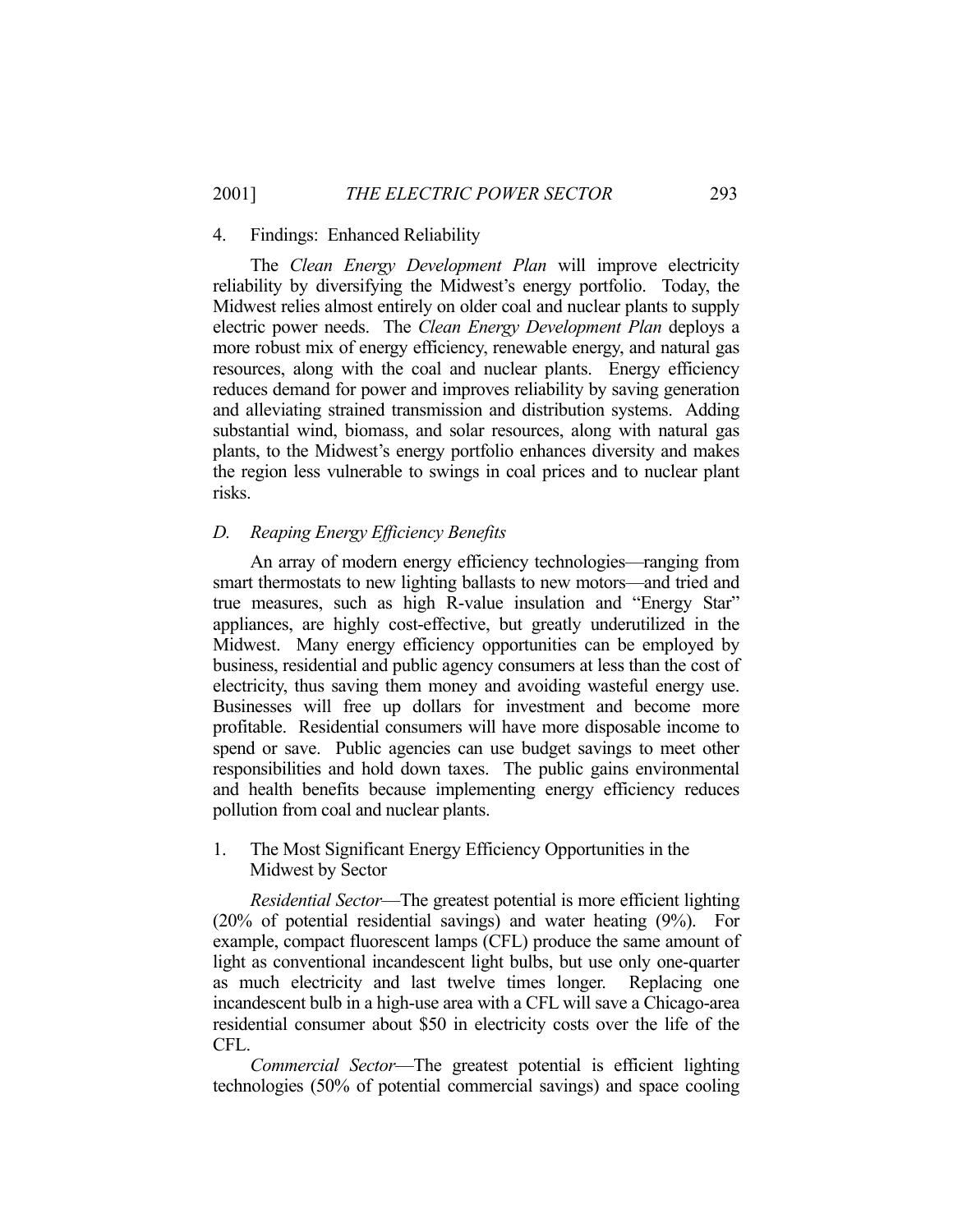(15%). For example, installing modern energy-efficient lighting ballasts in new commercial buildings, or through retrofits of existing buildings, produces rapid paybacks and operating cost savings in almost all settings.

 *Industrial Sector*—The greatest opportunities for efficiency are found in the metals fabrication (28% of potential industrial electricity savings), rubber and plastics (13%), primary metals (12%), and agricultural (11%) industry sectors by employing more efficient industrial motors and drives; more advanced heating, ventilating and cooling techniques; and better lighting technologies.

 The major population centers and industrialized areas of the Midwest are the largest electricity load centers and provide the greatest opportunities to reap energy efficiency savings. Of the total efficiency savings in the Clean Energy Development Plan, about 24% are available in Ohio, 20% in Illinois, 16% in Michigan, and 14% in Indiana.

# 2. Findings: Energy Efficiency

 The *Clean Energy Development Plan* enables Midwestern consumers to save up to 17% of electricity use through energy efficiency improvements by 2010, and 28% by 2020*,* as shown in Figure 5. Electricity demand will decline slightly each year, rather than increase by more than 1% per year under the business-as-usual scenario. By 2020, these energy efficiency savings will avoid the need for 290 billion kWh (TWh) of generation—roughly equivalent to the output of 100 coal plants at 500 MW each.

 Implementing these energy efficiency measures is highly costeffective. On average, reaping the energy efficiency opportunities in the *Clean Energy Development Plan* requires a 2.3¢ per kWh investment. That is significantly less than the cost of generating, transmitting, and distributing electricity to consumers. By 2020, the proposed energy efficiency measures will save \$12.1 billion in power plant and distribution system costs in return for a \$6.6 billion investment. The result is \$5.5 billion in net benefits or, put another way, savings of \$1.80 for every \$1.00 invested in energy efficiency. That, of course, does not include the economic and social value of the environmental and public health benefits.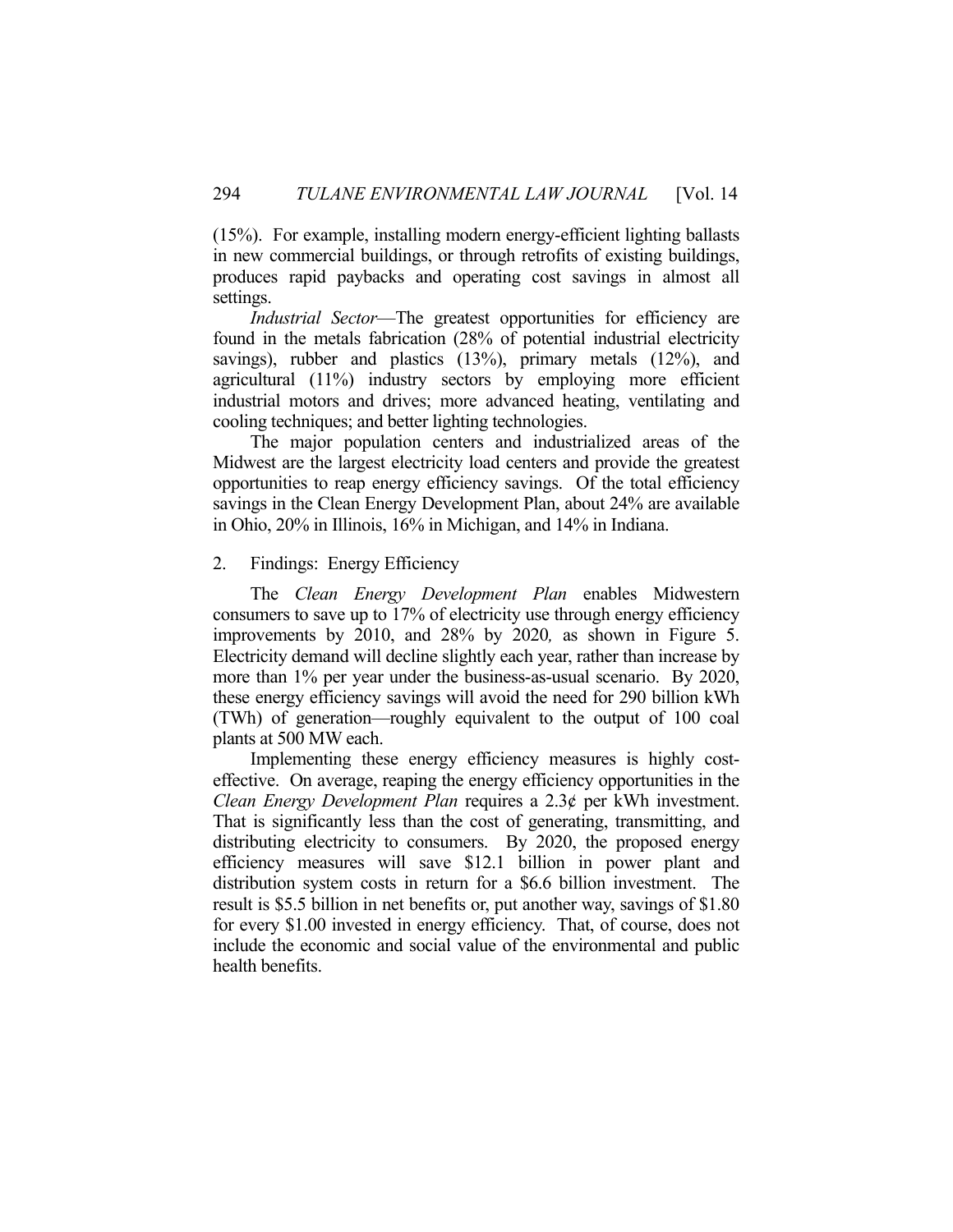

Figure 5. Midwest Electricity Demand Reductions Due to Efficiency Gains

# *E. Developing Renewable Energy Resources*

 The Midwest possesses abundant renewable energy resources. The Great Plains states have the most large-scale wind power potential in the nation, and there are also significant distributed wind power opportunities throughout the Midwest.4 Biomass potential is large in the agricultural belt of the Heartland, and there are focused, though smaller, solar power development opportunities, especially to meet costly summer peak power demand, throughout the region. Dramatic technological improvements in wind turbines and solar photovoltaic panels have enhanced generating efficiencies and lowered power production costs over the past twenty years. Developing these clean renewable energy technologies avoids pollution from coal and nuclear plants and increases generation reliability by diversifying the region's energy portfolio and using local resources. Because renewable resources can also be deployed on a distributed basis—as relatively small generators located near customer demand—power delivery reliability is enhanced and new transmission and distribution upgrades and extensions can sometimes be avoided. Capital costs vary widely among types of renewable energy resources; however, even when their capital costs are high, the fuel and operating costs are typically very low.

1

 <sup>4.</sup> *See supra* note 2*.*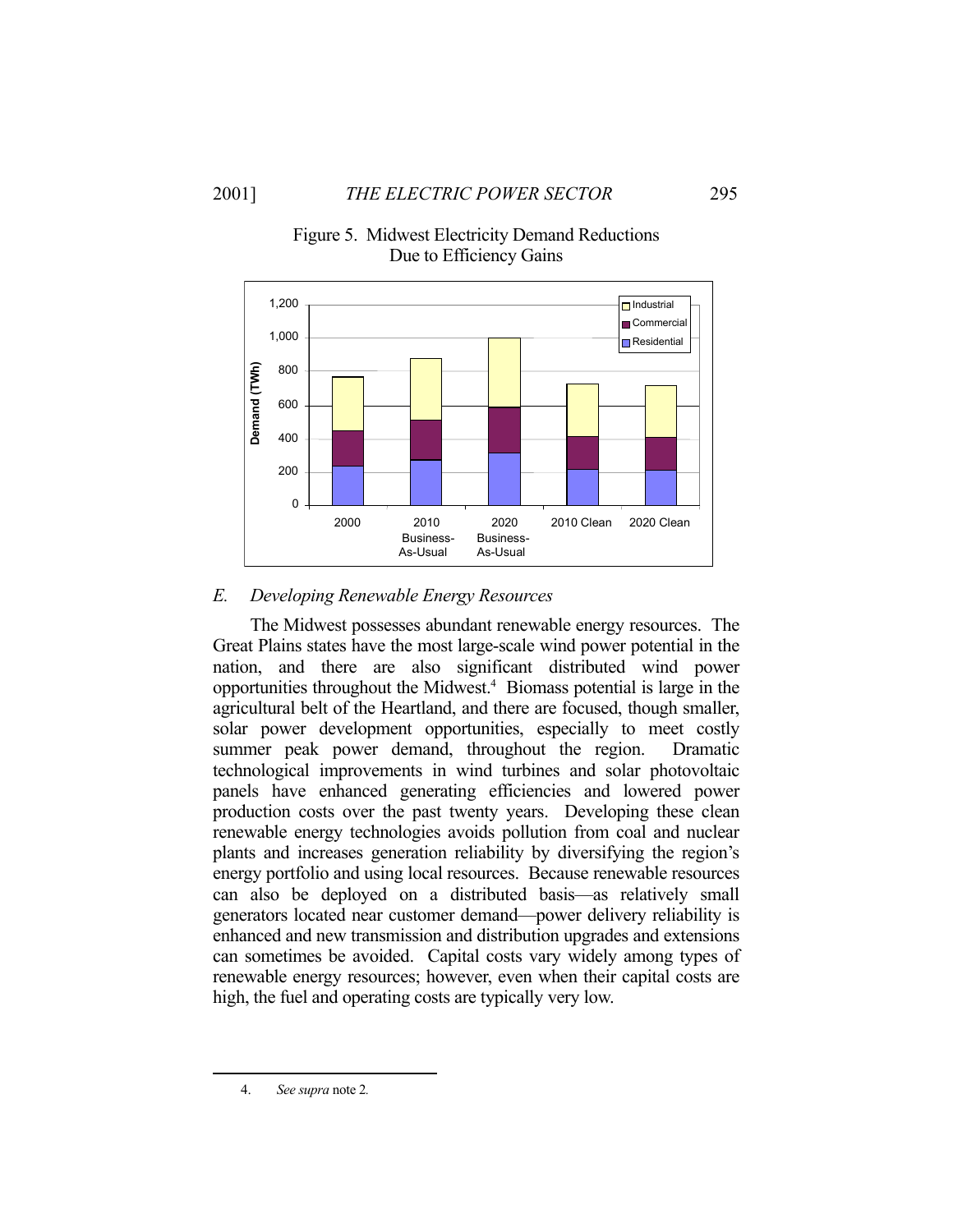#### 1. Wind Power

 As Christine Real de Azua's essay in this Symposium explains, large-scale wind energy generation has improved tremendously, both in cost and reliability, since the first wind energy boom in the early 1980s. Wind power is now the fastest growing energy resource in the world in large part due to substantial technological improvements. Modern wind turbines generate electricity at an average cost that is close to competitive with new coal and combined-cycle natural gas plants. The Midwest has been the nation's leader in wind power growth as Iowa, Minnesota, and Wisconsin have installed a total of 600 megawatts (MW) of new wind capacity over the past few years, and they are on their way to 1000 MW of capacity. For example, about 400 MW of wind power is being developed in the Buffalo Ridge area of Southwestern Minnesota (as part of utility commitments for 825 MW), a 112 MW wind power "farm" is operating in Alta, Iowa, and a new 30 MW wind power project is planned in Iowa County, Wisconsin.

 The Midwest is blessed with such an abundance of windy terrain, especially in the Great Plains states of North and South Dakota, Iowa, Minnesota, and Nebraska, that it is sometimes referred to as the "Saudi Arabia of wind energy." There are also other windy areas scattered through Illinois, Indiana, Michigan, Ohio, and Wisconsin that offer strong opportunities for distributed wind power development.

 Large wind energy machines have the most potential to replace coal plants, but small wind turbines designed for local residential and commercial use are a growing market niche in the Midwest. Although their costs per kWh are usually higher than the larger wind turbines, they can still displace some higher-cost energy sources and also function well in lower winds.

 Wind power costs have declined significantly over the past twenty years and continue to do so. In 2000, wind power is being produced at a range of  $3¢$  to  $6¢$  per kWh (depending on wind speeds), but by 2020, wind power generating costs are projected to fall to  $3¢$  to  $4¢$  per kWh.

 Wind power provides substantial environmental and public health benefits because it creates no air pollution, greenhouse gases, or radioactive and other dangerous wastes. By applying responsible siting practices, wind projects can have minimal impacts on wildlife and natural resources. Wind is an intermittent power resource, fluctuating with daily and hourly wind patterns and velocities. Its energy supply can be made more consistent and balanced, if desired, by managing wind resources and gas plants together as is now being done with Northern Alternative Energy's major new 350 MW project in Minnesota, which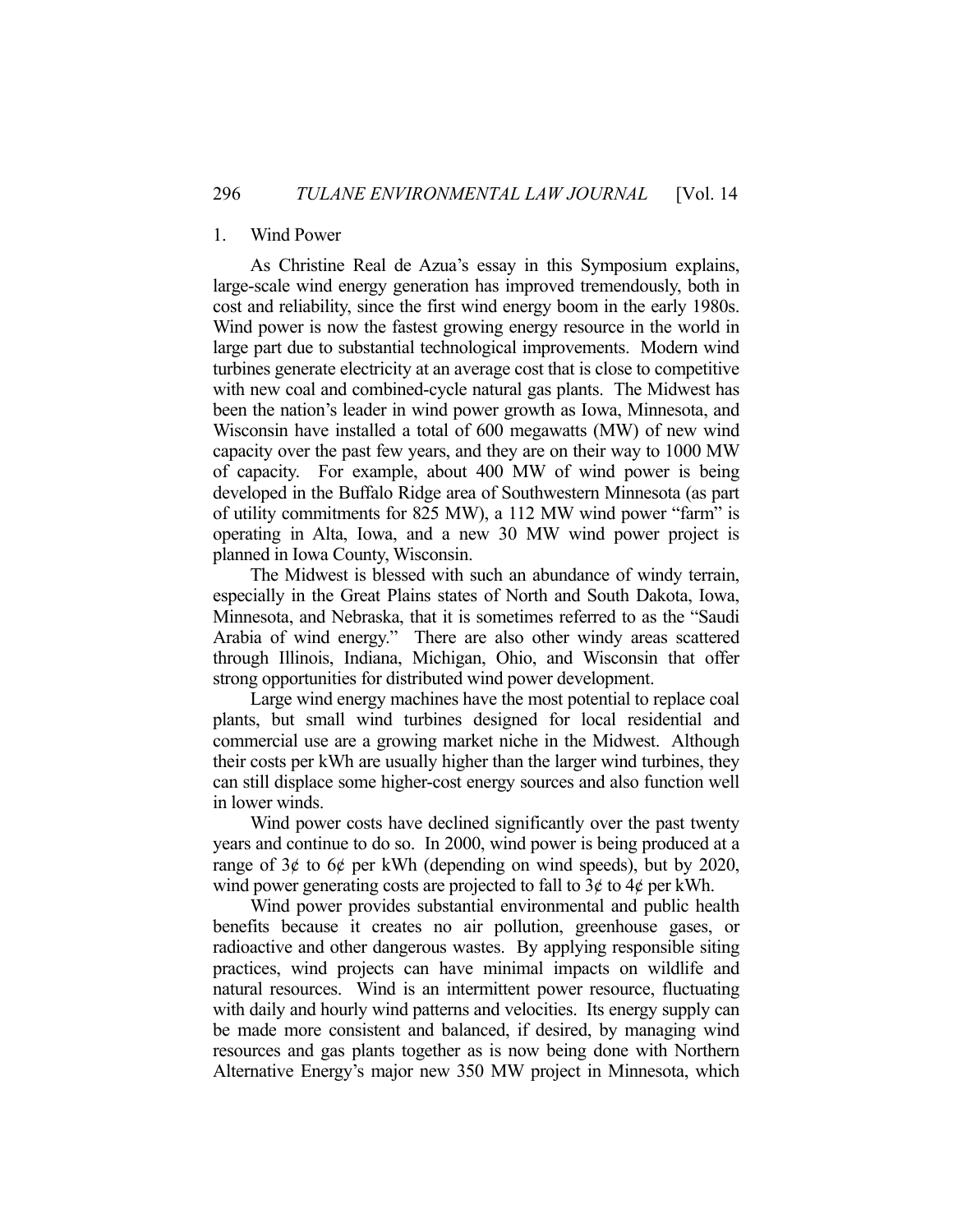combines 50 MW of wind power with 300 MW of natural gas generation.

 Wind power development also provides a new cash crop, mostly for farmers, in the communities where it is located. In agricultural areas, farmers can often increase their incomes by 50% or more by leasing a portion of their land for wind turbines and access roads; farming operations on the rest of their land are unaffected. The opportunity to promote rural economic development and the support of farming communities has been critical to the recent expansion of windpower in Iowa and Minnesota. Likewise, the creation of new wind power manufacturing jobs by LN Glasfiber in Grand Forks, North Dakota and by NEG Micon in Champaign, Illinois has spurred interest and support.

2. Biomass Energy

 The Midwest has enormous untapped biomass energy potential from both crop residues (left over from farming) and energy crops (grown expressly for energy). The Midwest also has many coal plants that could be converted to use biomass for part of the fuel supply. The *Clean Energy Development Plan* focuses on two leading near-term options to increase biomass energy production: (1) Co-firing with biomass in existing coal plants and (2) Installing efficient combined heat and power (CHP) systems at large industrial facilities, especially pulp and paper mills. Co-firing with biomass directly reduces some of the coal use and the associated  $SO_2$ ,  $NO_X$ ,  $CO_2$ , and other pollution. CHP is much more efficient than separately generating electricity and heat. Virtually all sizable pulp and paper mills in the Midwest already use their mill residues for energy, but most use inefficient steam- or heat-only boilers. Modern CHP equipment can convert biomass to steam, heat and electric power with close to 90% efficiency. In the future, biomass gasification may also become increasingly practical.

 Increasing biomass energy will produce substantial economic and environmental benefits in the Midwest. Employment impact studies demonstrate that biomass is likely to create many more jobs than it would displace in other sectors because money flowing into agriculture creates a large number of jobs. Because biomass fuels are rarely shipped long distances, the money spent on this energy development tends to remain in rural communities.

 Sustainably produced biomass provides significant environmental advantages because it generates no net CO2. The *Clean Energy Development Plan* relies only on biomass fuel sources that minimize environmental damages and assumes that biomass energy plants meet the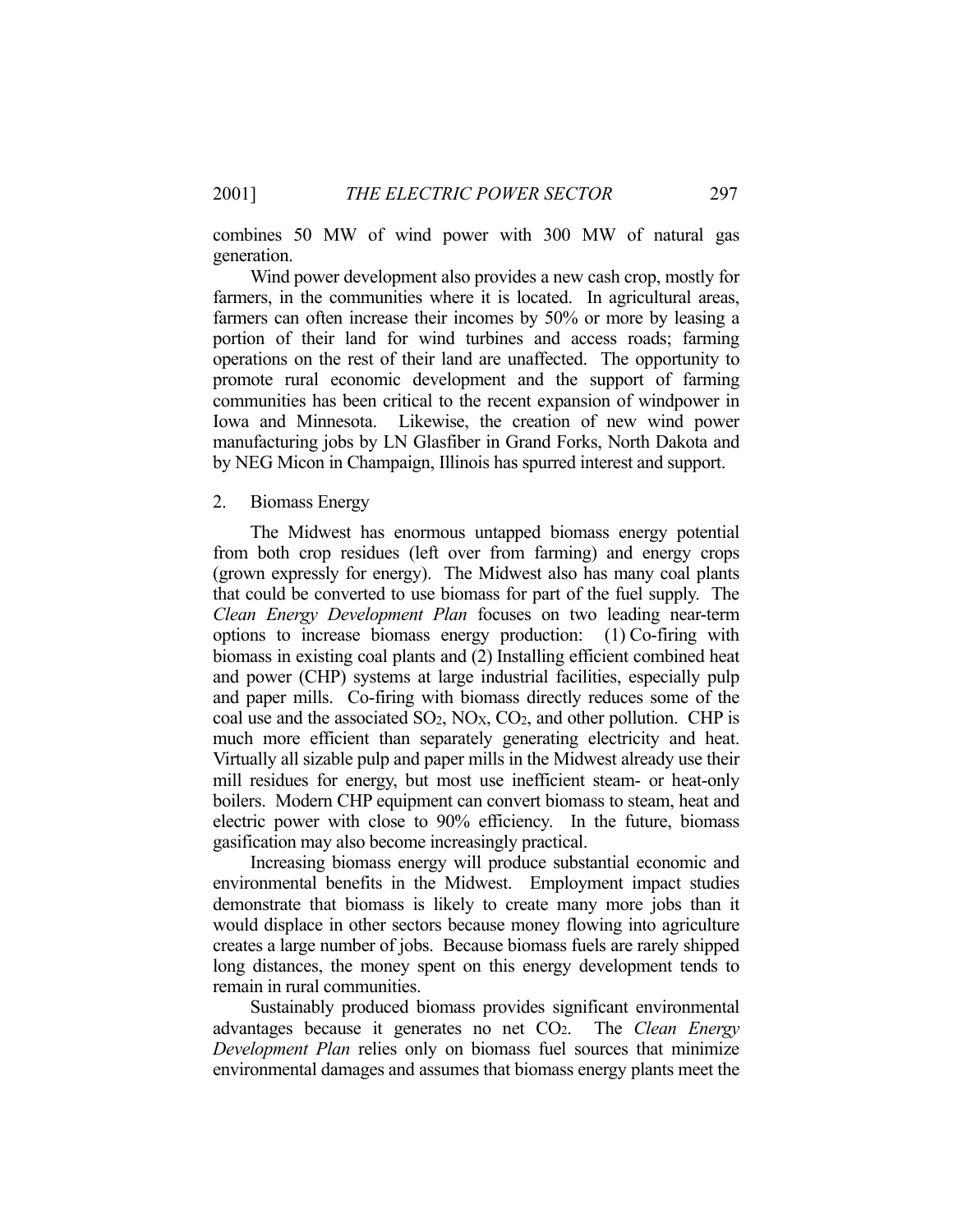same strict pollution limits as newer coal plants. It does not call for any increased logging for biomass feedstocks, but rather seizes the opportunities for use of energy crops such as switchgrass and crop residues. Biomass co-firing and CHP are the most cost-effective forms of renewable energy generation at roughly  $2¢$  to  $3¢$  per kWh.

#### 3. Solar Power (Photovoltaics)

 Solar photovoltaic panels convert sunlight directly into electricity using semiconductor materials. They can be built in various sizes and placed in arrays ranging from watts to megawatts. Their remarkable simplicity and flexibility makes them suitable for a wide variety of applications, including central-station power plants, substation power plants for distribution support, grid-connected systems for home or business use, and off-grid systems for remote power use.

 The amount of sunlight available to generate electricity varies by season, time of day, and location. The wide-open spaces of Nebraska and the Dakotas have solar power resources comparable to parts of northern California and east Texas. Shading from buildings and trees, natural obstacles, and other variables affect local energy-producing potential. Although the Midwest is not usually considered an especially sunny region, solar power can provide economically valuable electricity because of the strong coincidence between its greatest availability on sunny summer days and the timing of peak power demands for air conditioning.

 The cost of solar photovoltaics is now significantly higher than most other electricity generation, but rapid technological improvements and increased production leading to lower per-unit costs are likely to make solar more cost-competitive in the future. At present, there are three markets in which solar photovoltaics are becoming economically viable. First, as mentioned above, the recent history of soaring summer peak energy price spikes makes solar a potentially attractive energy source during high-energy use times on sunny days. Second, solar photovoltaics are cost-effective generation for particular off-grid uses, such as remote residences in rural areas that are far from power lines and hard-to-reach cellular relay towers. Third, solar photovoltaics may be useful and cost-effective distributed resources in specific locations that need grid support or would otherwise require costly upgrades to the existing transmission and distribution system. Moreover, solar photovoltaics may be a desired energy source for those businesses and residences preferring to buy "green power."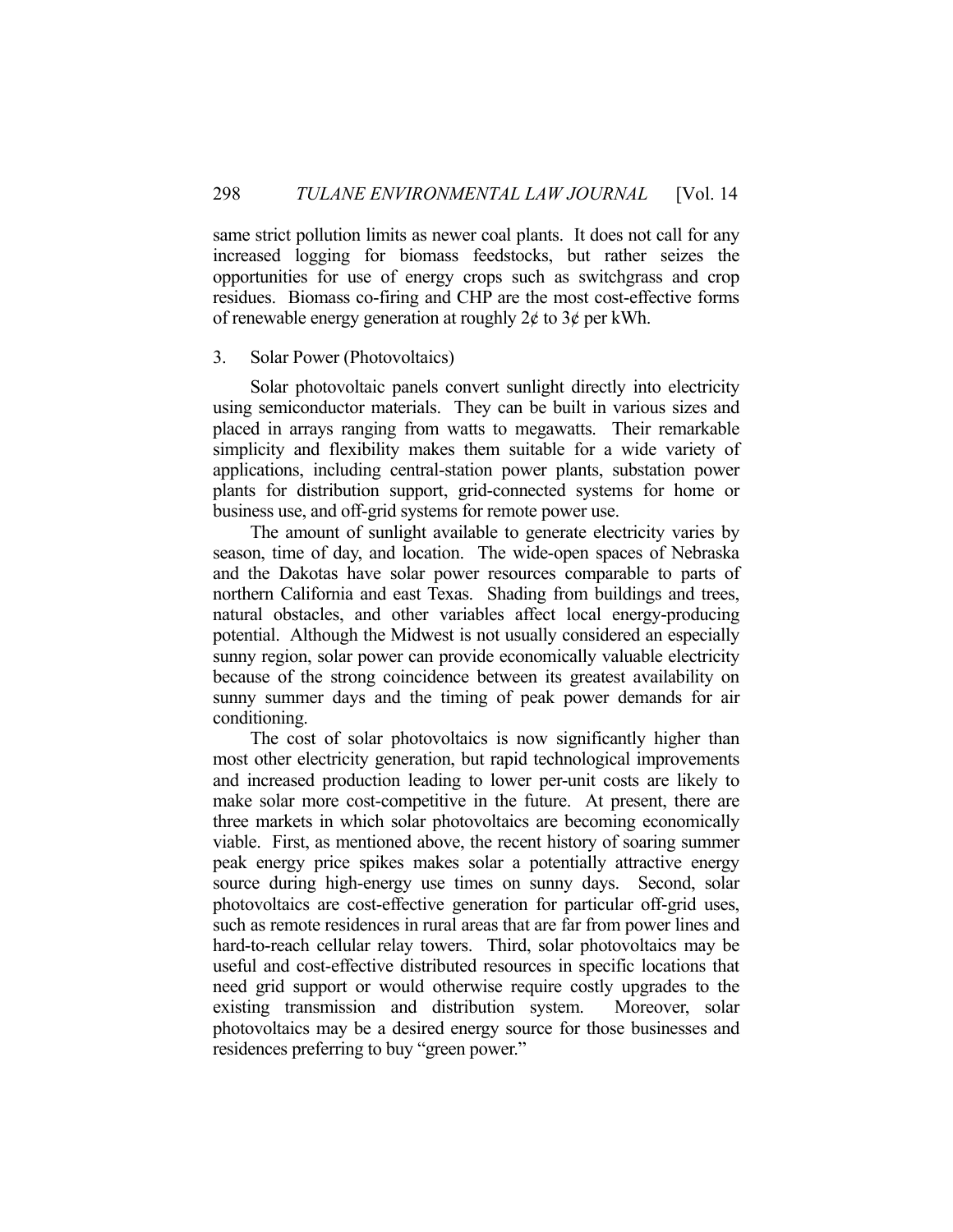Solar power development provides substantial environmental and public health benefits because it creates no air pollution, greenhouse gases, or radioactive and other dangerous wastes. In addition, there are significant economic development opportunities for Midwest solar companies that manufacture both for domestic use and exports to developing countries. Chicago, in particular, is seizing these solar development opportunities by supporting Spire Solar's new solar panel manufacturing plant on a former "brownfield" site, installing solar panels on the rooftops of nine major museums, and planning to build the largest single photovoltaic assembly (2.5 MW) in the country to provide cleaner and greener power for public use.

# *F. Deploying Efficient Generation Technologies*

 Natural gas is a cleaner fuel than coal and will likely gain an increasing share of the electric generating market. However, the market share will depend on the long-term price of natural gas, which has tended to fluctuate significantly, and fuel availability. Although natural gas plants produce less  $SO_2$ ,  $NO<sub>X</sub>$ , particulates, and mercury pollution than  $\alpha$  coal plants, the gas plants do produce considerable  $CO<sub>2</sub>$  emissions that exacerbate climate change. Moreover, it is important that community environmental values be respected in determining where to site these large power plants. Natural gas should be viewed as a transitional fuel from our current energy path to a more sustainable energy future, rather than as a long-term solution.

 Fuel cells combine hydrogen (from the fuel source) and oxygen (from the air) in the presence of a catalyst to generate electricity, heat, and water. They have great promise as an efficient, modular, combustion-free power technology. Over the next two decades, fuel cells can be used for central power plants or as on-site generators providing reliable distributed generation. Fuel cells are an especially strong option for high-quality power users, such as hospitals, financial institutions, data processing and other computer centers, museums, police and fire stations, and research labs that have little tolerance for utility outages and interruptions. The superb reliability of fuel cells compensates for the added expense because outages can cause severe economic costs for those consumers and, in some cases, catastrophes. For this reason, the First National Bank in Omaha, Nebraska, recently installed four 200-kilowatt fuel cells to run its computer system, which processes \$6 million each hour in transactions. This high-reliability system is down less than four seconds per year. In the longer term, fuel cells are a key component in a transition to a renewable energy economy.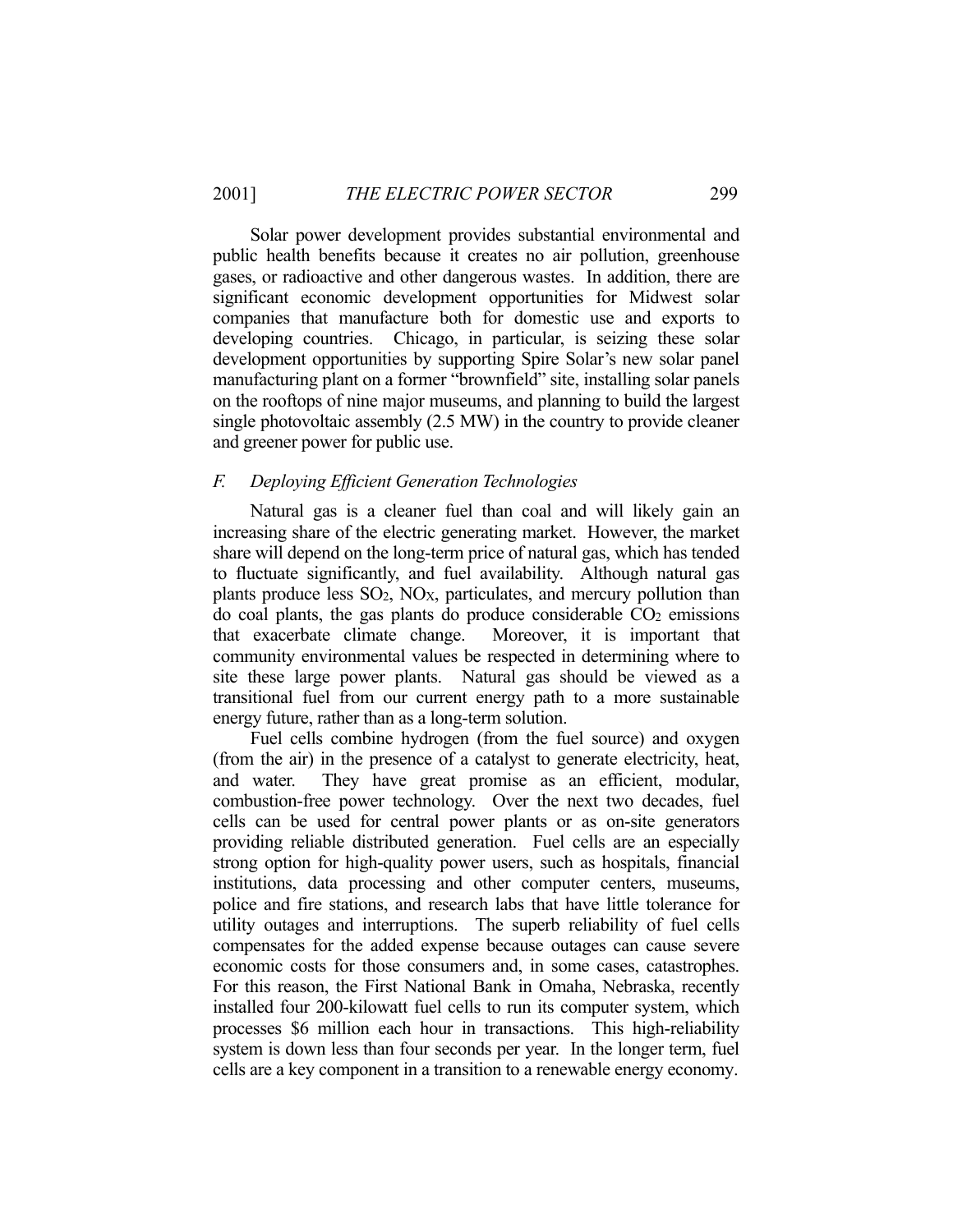*Combined Heat and Power* (CHP) brings together a conventional heat-producing industrial boiler or furnace with a turbine to cogenerate electricity. This dual-production process harnesses waste heat and can generate electricity at efficiencies as high as 80%. Ongoing technological advances give CHP great potential for energy savings and economic benefits in industrial and community energy systems*.* For example, the McCormick Place Convention Center in Chicago uses a CHP system operated by Trigen Energy to achieve an 81% fuel efficiency rate, while reducing  $NO<sub>X</sub>$ ,  $SO<sub>2</sub>$ , and  $CO<sub>2</sub>$  pollution.

 *District Energy Systems* provide thermal energy through steam or hot water pipes to multiple customers within a specific geographic area for space heating, water heating, cooling, and industrial processes. They often cogenerate electric power along with thermal energy and, thereby, create a highly efficient source of electricity generation. District energy systems also provide an excellent opportunity for biomass-fired CHP. For example, District Energy St. Paul supplies the downtown business district with electricity, heating and cooling. It recently announced plans to upgrade its system by replacing the coal and natural gas boilers with a 98 MW wood chip-fired CHP plant that combines thermal and electricity production.

Findings: Renewable Energy and Modern Efficient Generation Technologies

 Both renewable energy resources and modern efficient generation technologies can provide substantial clean power for the Midwest. Figure 6 presents the generation resources that are included in the *Clean Energy Development Plan*. Wind turbines account for the greatest new renewable capacity. Combined heat and power, using natural gas or biomass, provides the second largest source of new clean power potential. Solar photovoltaics, biomass gasification, and fuel cells play a smaller role because of their relatively high costs, but as these technologies rapidly improve, they are expected to be more cost-effective toward 2020.

 Renewable energy technologies will generally be deployed in those areas with the best combination of resource potential, public policy support, and business opportunities. The wind power potential is largest in the Great Plains states, while Illinois, Indiana, Michigan, and Ohio will use more CHP because of their greater concentration of industrial facilities. Biomass potential is largest in Illinois, Indiana, and Ohio because of the opportunities for co-firing in their large number of existing coal plants and their agricultural lands.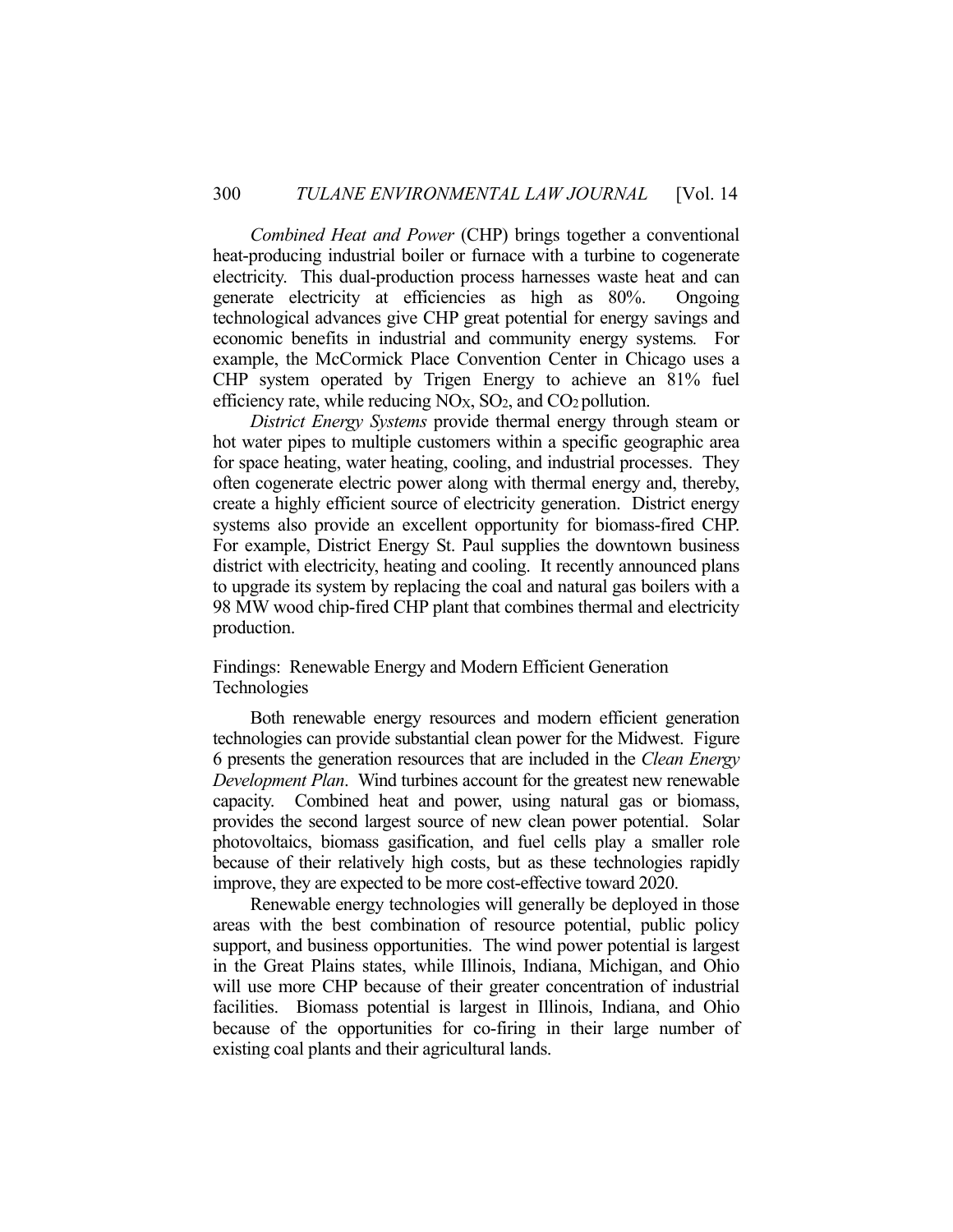|                                             | 2010                                 |                     |                                          | 2020                                 |                     |                                          |
|---------------------------------------------|--------------------------------------|---------------------|------------------------------------------|--------------------------------------|---------------------|------------------------------------------|
| Generator<br>Type                           | <b>Installed</b><br>Capacity<br>(MW) | Generation<br>(GWh) | Generation<br>$\frac{6}{6}$ of<br>total) | <b>Installed</b><br>Capacity<br>(MW) | Generation<br>(GWh) | Generation<br>$\frac{6}{6}$ of<br>total) |
| Wind<br>Turbines                            | 6,698                                | 21,283              | 3.0                                      | 24,510                               | 80,795              | 11.3                                     |
| CHP-<br><b>Biomass</b>                      | 2,949                                | 23,881              | 3.4                                      | 6,003                                | 48,527              | 6.8                                      |
| Biomass -<br>Co-Firing                      | 1,850                                | 9,778               | 1.4                                      | 4,807                                | 22,113              | 3.1                                      |
| Photo-<br>voltaics                          | 161                                  | 196                 | 0.0                                      | 482                                  | 571                 | 0.1                                      |
| <b>Biomass</b><br>Gasification              | 75                                   | 536                 | 0.1                                      | 575                                  | 4,049               | 0.6                                      |
| Subtotal<br>Renewables                      | 11,733                               | 55,674              | 8.0                                      | 36,377                               | 156,055             | 21.9                                     |
|                                             |                                      |                     |                                          |                                      |                     |                                          |
| $CHP -$<br>Natural Gas                      | 5,650                                | 45,422              | 6.5                                      | 12,230                               | 98,286              | 13.8                                     |
| <b>District</b><br>Energy<br><b>Systems</b> | 3,223                                | 25,309              | 3.6                                      | 6,446                                | 50,470              | 7.1                                      |
| <b>Fuel Cells</b>                           | 282                                  | 2,267               | 0.3                                      | 3,257                                | 25,925              | 3.6                                      |
| Subtotal<br>Efficient<br>Natural Gas        | 9,155                                | 72,998              | 10.4                                     | 21,933                               | 174,681             | 24.5                                     |
| <b>Total</b>                                | 20,888                               | 128,672             | 18.3                                     | 58,310                               | 330,736             | 46.4                                     |

Figure 6. New Clean Generation Capacity Included in *Clean Energy Development Plan*

*This includes all renewables added after 2000. The totals may not add up precisely due to rounding.* 

# *G. Policy Recommendations: Implementing the Clean Energy Development Plan*

 These clean energy resources are now technologically achievable and economically realistic. They will not, however, reach their full potential without significant public policy support. Coal plants and nuclear energy currently receive enormous financial subsidies and policy benefits. Implementing the *Clean Energy Development Plan* will require thoughtful and aggressive action beyond business-as-usual practices and regulatory policies. Energy efficiency and renewable energy resources are also hindered by a variety of market barriers that prevent them from competing fairly against coal and nuclear plants on a level playing field. Public policies to overcome these market barriers are needed to obtain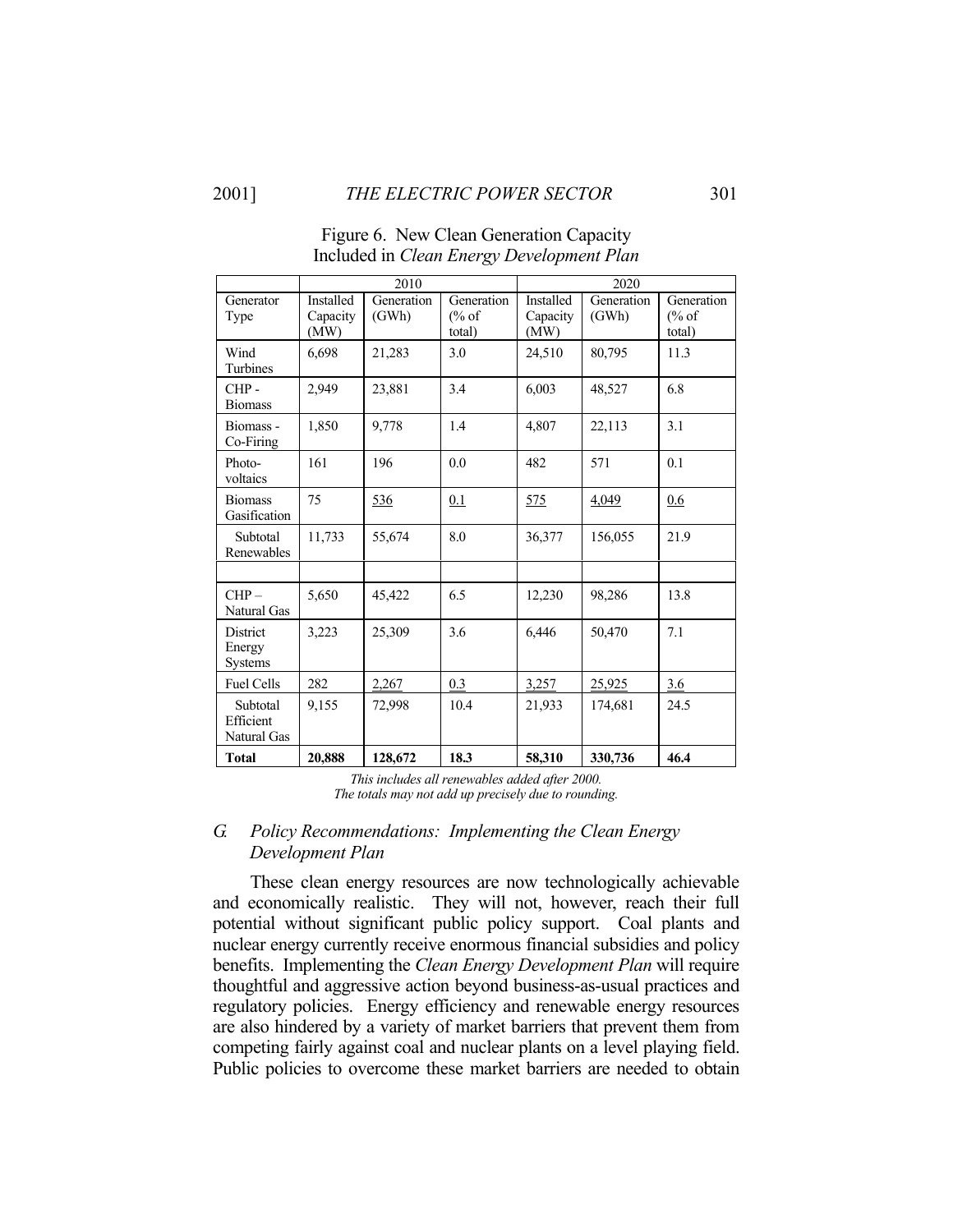the benefits of more energy efficiency and wind, biomass, and solar power in order to achieve a more diversified electricity portfolio in the Midwest.

 Several Midwestern states have recently taken important steps to promote clean energy, but much more remains to be done. The key policies and actions necessary to achieve the fundamental energy policy shifts and to reach the goals of the *Clean Energy Development Plan* are presented below.

- 1. Energy Efficiency
- Each Midwestern state should establish an Energy Efficiency Investment Fund, or an equivalent mechanism, supported by a nonbypassable charge of  $0.3\phi$  per kWh (less than one-third of  $1\phi$ ) to support the robust energy efficiency initiatives of the *Clean Energy Development Plan*. All electricity customers should invest in the Fund just as various decommissioning charges, franchise fees, utility taxes, and other utility charges already apply to all customers on their electric utility distribution bills. All customers will benefit from the cleaner air and improved health resulting from developing energy efficiency opportunities. The Energy Efficiency Investment Fund should be implemented as soon as possible and maintained at this level until at least 2010. At that time, the impacts of energy efficiency investments should be evaluated, and public officials and stakeholders should assess whether to modify the funding levels in order to achieve the *Clean Energy Development Plan*'s energy efficiency target for 2020. Finally, Congress should enact legislation to provide substantial matching energy efficiency investment funds that can be used by states to supplement or partially offset their investment funds.
- The Energy Efficiency Investment Fund should be managed by an independent and highly capable third-party administrator—a not-forprofit organization or foundation or an appropriate public agency. The Energy Efficiency Administrator should be overseen by a board including environmental and consumer organization representatives, state energy officials, and energy efficiency industry representatives. The overall mission of the Administrator should be to transform the markets for energy efficiency products and services, and to maximize the long-term economic and societal benefits available from energy efficiency. The new \$225 million Illinois Clean Energy Community Foundation, with its mission to improve energy efficiency and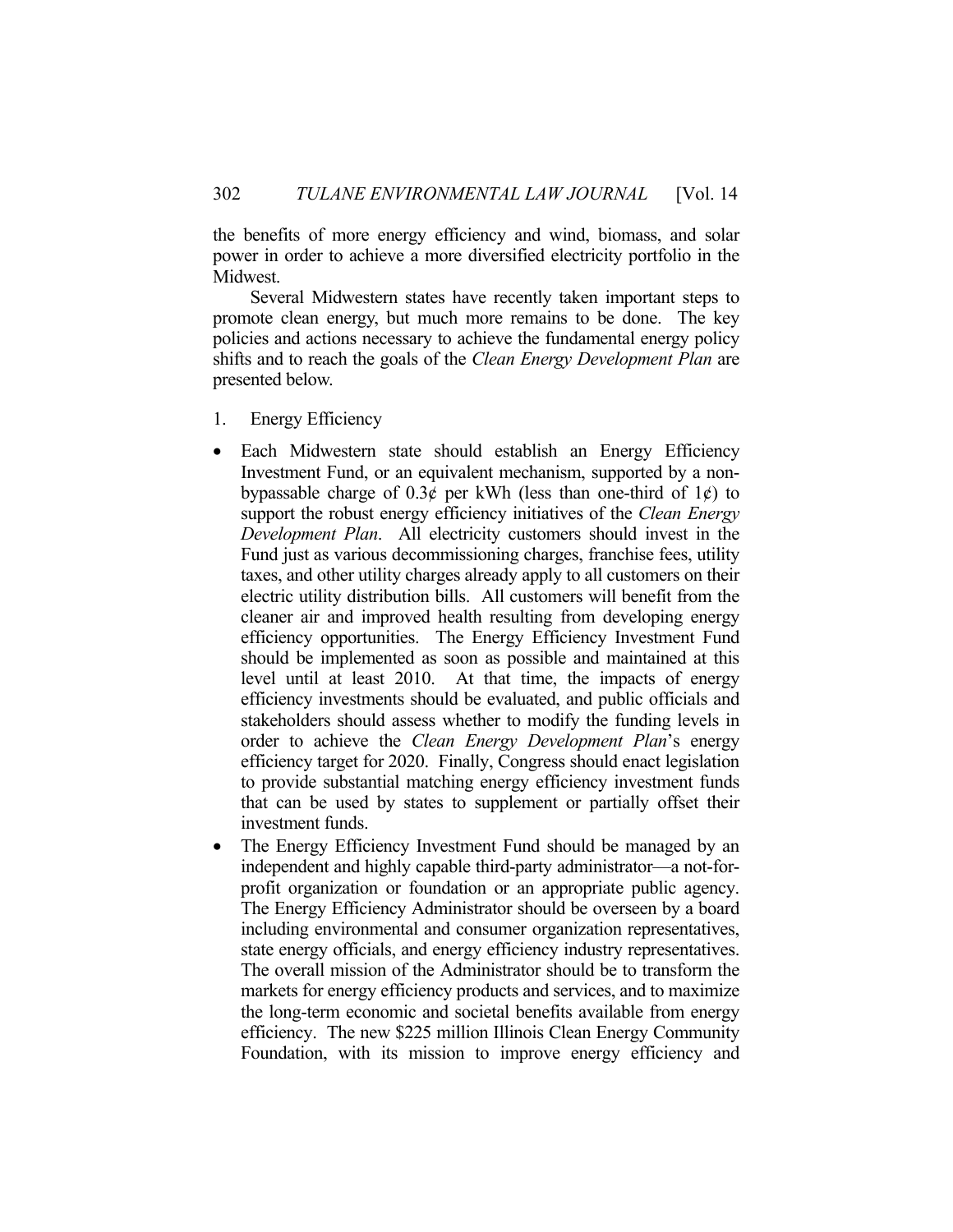develop renewable energy resources, among other things, is one model of an Energy Efficiency Administrator.

- More stringent energy efficiency standards and building codes should be applied throughout the Midwest. Commercial lighting improvements, more energy efficient windows, daylighting, and heating, venting, and air conditioning efficiency are some of the most cost-effective opportunities for better environmental performance in the Midwest. Each of the Midwestern states should: (1) evaluate its current efficiency standards and building codes, (2) upgrade outdated codes and standards, and (3) establish monitoring and enforcement practices to ensure that revised standards and codes are implemented. States should coordinate their efforts to provide regional consistency.
- 2. Renewable Energy Resources
- Each Midwestern state should promptly establish a Renewables Portfolio Standard (RPS) that requires all retail electricity suppliers to include a specified percentage of renewable resources in their generation mix. The RPS percentage requirement should increase steadily each year to reach 8% by 2010, and then reach 20% by 2020. The RPS should require new renewable energy generation to meet the specified percentage target, not just a repackaging of already existing resources. In states that have adopted electric industry restructuring legislation, the RPS should apply to all customers, including "standard offer" or "default" customers served by electric distribution companies. The RPS can also include a renewable credit trading system, consistent with assuring improvements to local air quality through renewables development in all states, by which qualifying renewable energy generators in the Midwest would produce credits that could be sold to retail electricity suppliers in the region. Ideally, a national RPS would be enacted, in addition to a regional RPS policy for the Midwest as a whole.
- Each Midwestern state should establish a Renewable Energy Investment Fund, or an equivalent mechanism, supported by a nonbypassable charge of  $0.1\phi$  per kWh (one-tenth of  $1\phi$ ) to support the robust development of wind, biomass and solar power. All electricity customers should invest in this Fund, just as with the Energy Efficiency Investment Fund, because all customers will benefit from the cleaner air and improved health resulting from developing renewable energy resources. The Renewable Energy Investment Fund complements the Renewables Portfolio Standard, which largely supports technologies that are already close to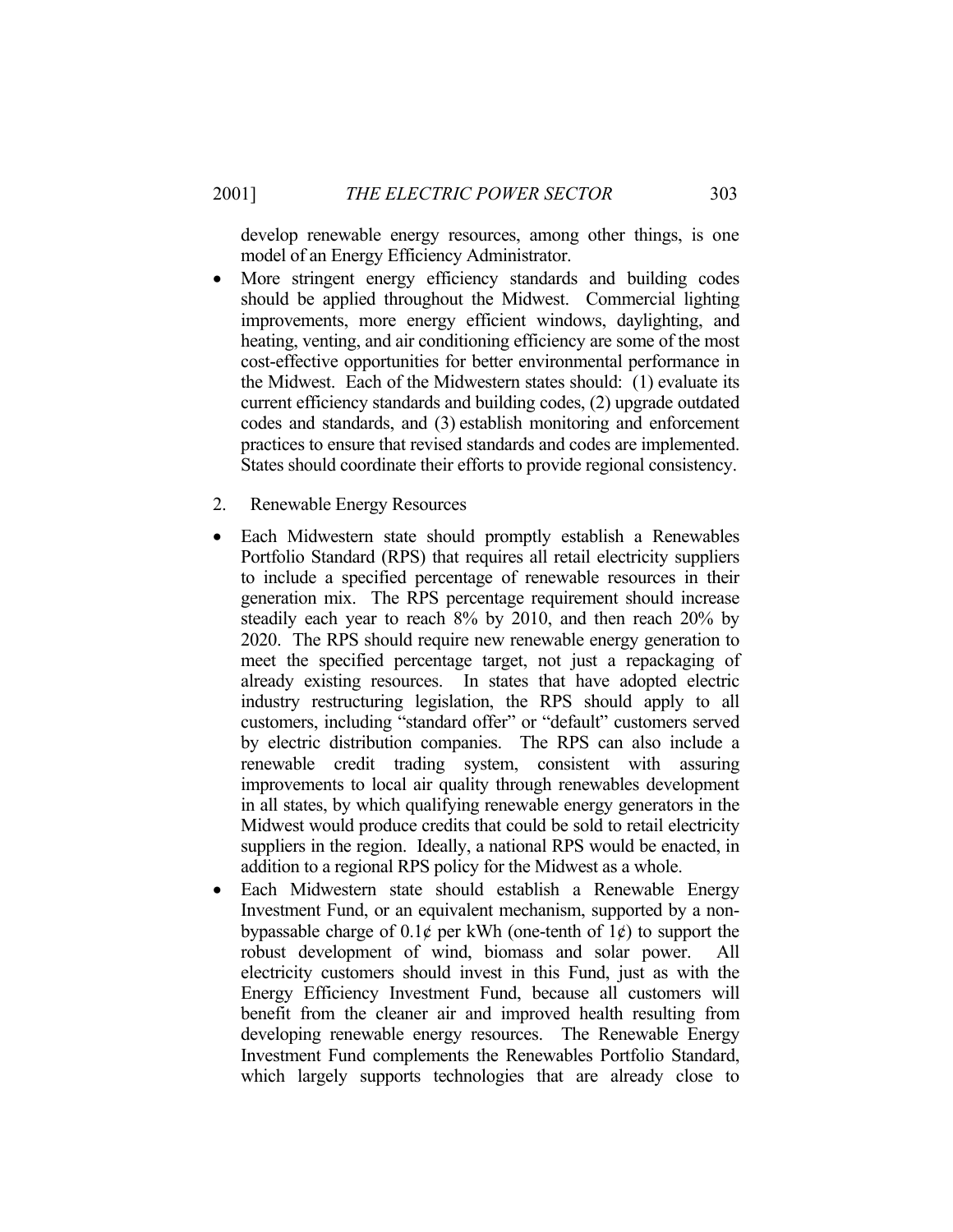commercial viability. The Investment Fund will advance technologies that are still in the developmental stages. The Renewable Energy Investment Fund should be implemented as soon as possible and maintained at this level until at least 2010. At that time, the impacts of the renewables investments should be evaluated, and public officials and stakeholders should assess whether to modify the funding levels in order to achieve the *Clean Energy Development Plan*'s renewable energy resources target for 2020. Finally, Congress should enact legislation to provide substantial matching renewable energy investment funds that can be used by the states to supplement or partially offset their investment funds.

- The Renewable Energy Investment Fund should be managed by an independent and highly capable third-party administrator—a not-forprofit organization or foundation or an appropriate public agency that should be overseen by a board including environmental and consumer organization representatives, state energy officials, and renewable energy industry representatives. Competitive bidding processes, such as reverse auctions, should be emphasized in deploying these investment funds.
- Transmission pricing policies and power pooling practices should treat renewable energy resources fairly. They must account for the intermittent nature of wind and solar power operations, and their generally smaller scale and remote locations. The regional transmission Independent System Operators and Regional Transmission Organizations should have governance structures that reasonably include representation of both environmental organizations and renewable energy generators. "Pancaked" multiple transmission rates should be eliminated, and single "postage stamp" rates should be encouraged. Real-time balancing markets should allow generators to buy or sell firm transmission capacity that deviates from the amount reserved in advance. Spot-market bidding systems should not penalize renewable energy generators that have intermittent generating patterns. Net metering and fairer interconnection policies should be adopted as explained below.

# 3. Clean Distributed Generation

 Distributed generation resources are small power plants that can be deployed at many locations throughout an electric distribution area. They can enhance generation reliability by providing power when and where most needed, as well as provide power in remote locations where it is costly and difficult to run power lines. They can also enhance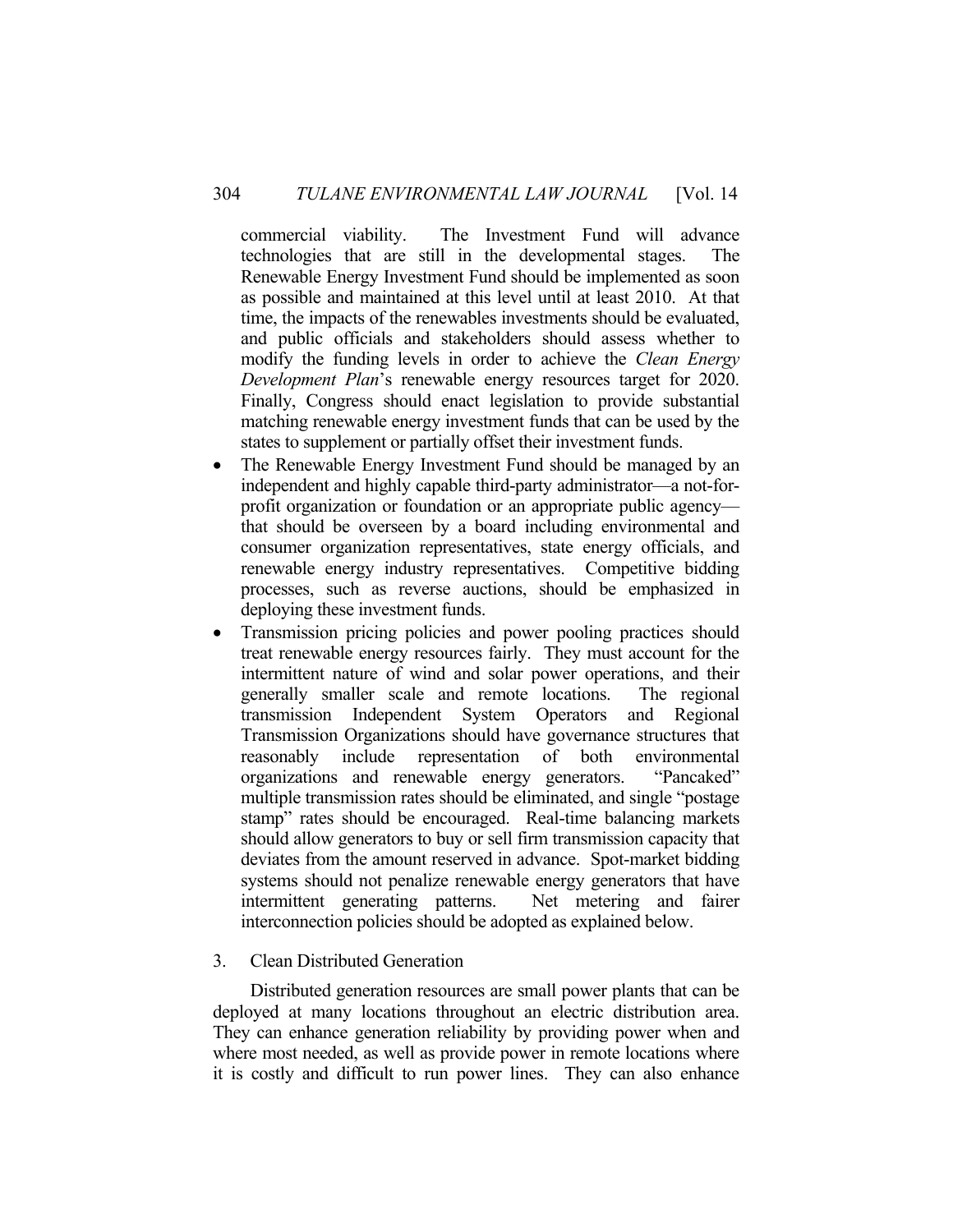distribution reliability by providing grid support to relieve stress on aging electricity delivery systems especially in urban and older suburban areas, such as Chicago, that have recently been plagued by recurring power outages. In some cases, distributed resources may avoid the need for transmission line extensions as sprawl pushes development beyond existing suburban areas. Policies should be designed to support clean distributed generation technologies, including small turbines, solar photovoltaic panels, and fuel cells.

- Net metering should be enacted and implemented in all Midwestern states. Net metering should apply to all of the clean distributed generation technologies listed above. Net metering customers should be paid the retail rate for surplus generation that is provided back to the utility and the grid. Federal legislation to adopt net metering nationally is appropriate as well.
- Uniform safety and power quality standards should be developed throughout the Midwest in order to facilitate the process for customers and developers to reasonably, economically, and safely interconnect to the electricity distribution system.
- Utilities and state utility regulatory commissions across the Midwest should work cooperatively to establish standard business and interconnection terms and conditions that will help to overcome existing institutional barriers to clean distributed generation technologies. Utilities should waive their interconnection charges for small wind power, solar photovoltaic panels, and fuel cell installations because of the reliability and environmental benefits provided by these clean technologies. State utility regulatory commissions should require these steps if not undertaken voluntarily by the utilities.
- Federal and state environmental officials should apply clean air standards to small distributed generation sources so that clean power technologies are promoted and highly polluting diesel generators are not. Congress should eliminate the exemption from federal Clean Air Act standards for small generation sources. In today's circumstances, this exemption undermines the national air quality improvement goals, and it provides inefficient diesel generators with an unfair competitive advantage. Diesel generators, for example, produce up to thirty times as much  $NO_X$  and particulate pollution as new combined-cycle natural gas plants and microturbines, but these old generators are often the first choice of some customers for standby and peak power. In addition to truly clean wind turbines, solar photovoltaic panels, and fuel cells, there are also new relatively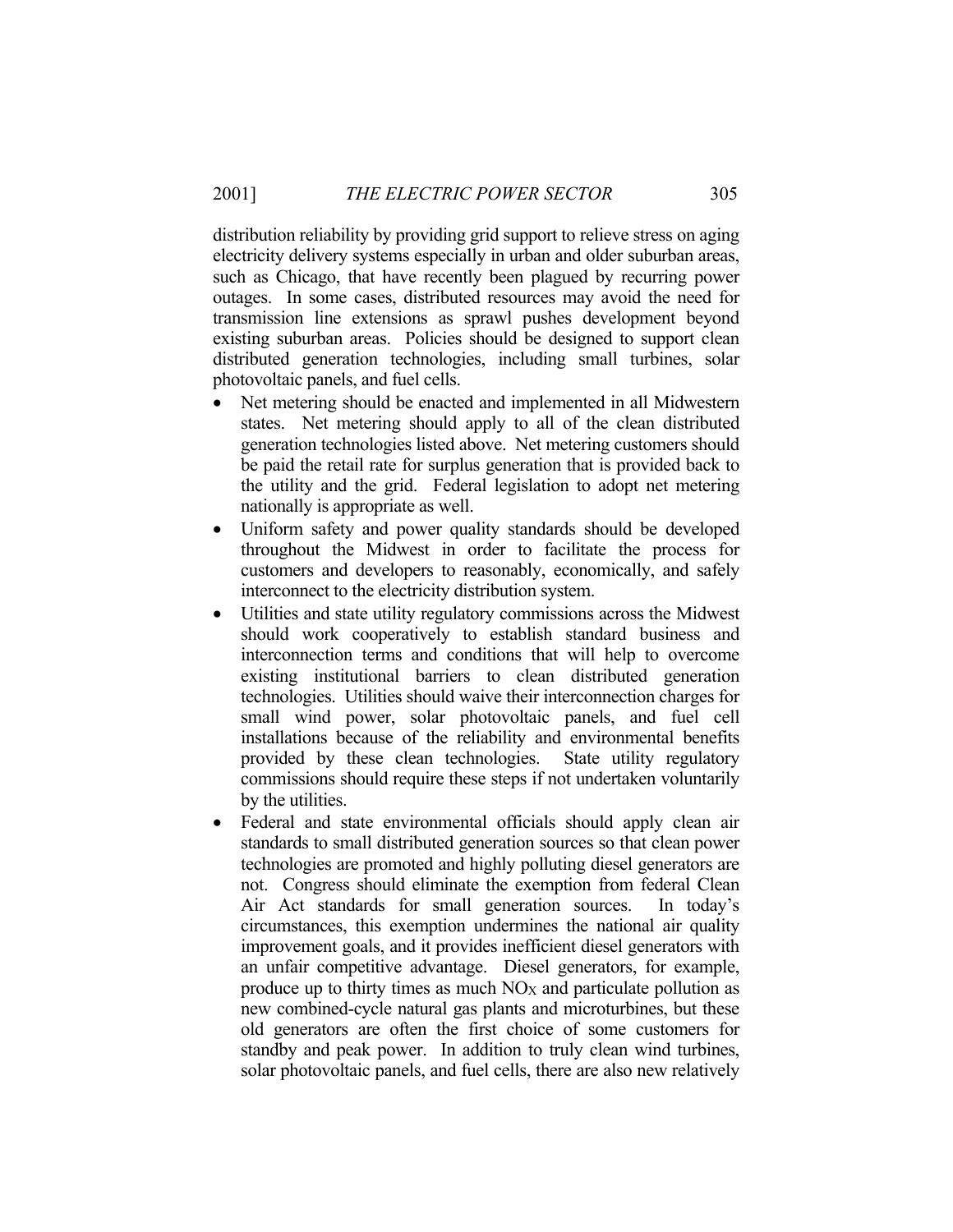clean microturbines and other small generator technologies on the market that can achieve the benefits of distributed power resources without sacrificing environmental quality and public health.

# 4. CO2 Reduction Policies

 Legislators, regulators and public stakeholders seeking to reduce CO2 pollution from coal and natural gas plants should also look beyond these clean energy proposals. Aggressive energy efficiency and renewable energy resources development can, indeed, play an important role in offsetting increased CO2 pollution. However, coal plants produce the largest share of the Midwest's air pollution and achieving significant CO2 reductions will require reducing pollution from these plants. State and federal policymakers should consider three basic approaches to achieve CO2 reductions:

*Multipollutant regulation*: Environmental regulations have traditionally treated each pollutant separately. Pollution regulations for SO2, NOX, CO2, particulates, and mercury should be integrated in order to allow power plant owners to pursue efficient compliance strategies, including repowering with natural gas or retirement of older coal plants.

*CO2 pollution cap-and-trade mechanisms*: CO2 pollution from fossil-fuel power plants could be subject to a cap-and-trade system similar to that currently used for  $SO<sub>2</sub>$ , for the reasons generally explained in Byron Swift's article in this Symposium.

*Early retirement of older highly polluting coal plants*: Legislatures, regulators, and public stakeholders should establish policies to encourage or require the retirement of older, less-efficient coal plants. Retirements can be achieved through voluntary negotiations, explicit requirements or other mechanisms. Professor Hsu suggests a pragmatic approach combining a CO<sub>2</sub> cap-and-trade program with targeted federal tax credits in his article in this Symposium.

#### \* \* \*

 The Midwest cannot do it alone. Air and water pollution cross state and regional lines. There is also an important federal role and responsibility to ensure that all regions contribute to solving pollution problems and obtaining the environmental, public health, reliability, and economic benefits from clean energy development. Federal legislation should be enacted soon to provide a national renewables portfolio standard, matching energy efficiency and renewable energy resources investment funds as described above, sensible pollution reduction policies, net metering, and targeted tax credits for clean energy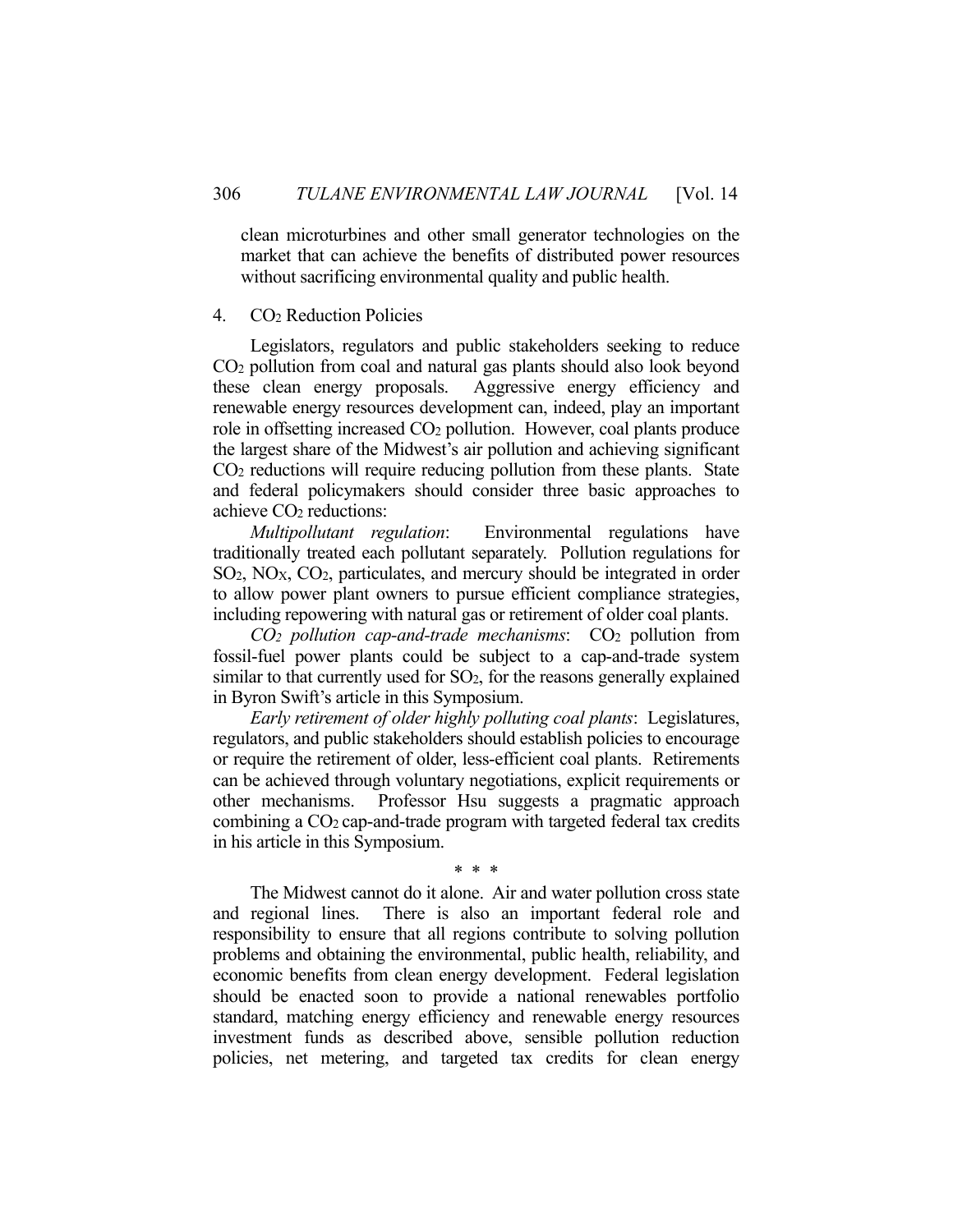technologies. These forward-thinking actions will provide significant benefits for the Midwest and the nation.

#### IV. CONCLUSION

 The *Midwest Clean Energy Development Plan* is visionary, and it is practical and achievable. It will require a dedicated and concerted effort by governors, legislators, regulators, the electric power industry, consumers, and citizens to replace current, outdated power plants and practices with modern clean energy technologies and policy innovations. It will require specific steps to adopt and aggressively implement the recommended new strategies, policies, and practices. The public is ready to seize the opportunities to robustly develop clean energy efficiency and renewable energy resources that will lead to better environmental quality and public health, improved electric system reliability, and regional economic development gains.

 One or two states alone cannot achieve the full benefits of the *Midwest Clean Energy Development Plan*. The electricity services market is regional and successful energy strategies and policies for the Midwest require regional solutions and cooperation across state lines. The *Clean Energy Development Plan* is a smart policy and technical strategy for the Midwest that can also serve as a model for the rest of the nation. As federal legislators consider more aggressive clean energy development policies and practices to secure national environmental benefits, more balanced fuel portfolios and economic growth, the nation's Heartland can and should lead the way.

 This Symposium issue of the *Tulane Environmental Law Journal* comes at a time when America's energy future has become a first-tier public issue. Energy concerns are at the center of political activity and media attention in light of the current California electricity reliability crisis, accompanied by electricity price spikes and recurring power outages in several regions, rising public awareness of environmental damage and health harms due to pollution from coal plants, and soaring natural gas prices over the past winter heating season.

 In chaos, there are often new opportunities to adopt creative policy innovations and implement advanced technologies to help solve today's problems and forge better futures. The articles in this Symposium describe key opportunities to deploy new wind power and other clean renewable and energy efficiency technologies and policies that the public consistently says it wants, discuss a potential next generation of nuclear plants, and design better regulatory policies to overcome past difficulties